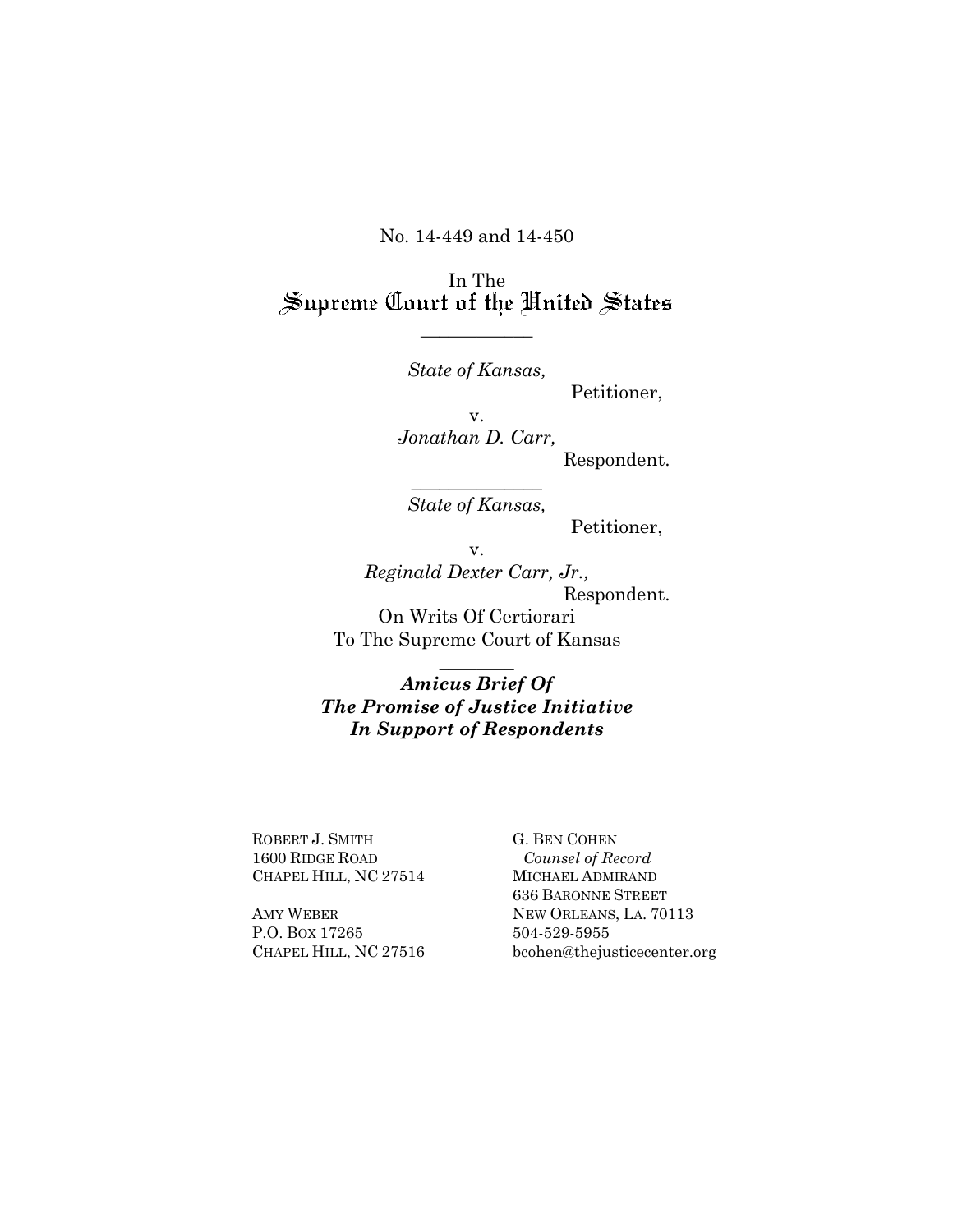## **TABLE OF CONTENTS**

<span id="page-1-0"></span>

| INTERESTS OF AMICUS CURIAE1                                                                                                                                                                                                              |
|------------------------------------------------------------------------------------------------------------------------------------------------------------------------------------------------------------------------------------------|
|                                                                                                                                                                                                                                          |
|                                                                                                                                                                                                                                          |
|                                                                                                                                                                                                                                          |
| I. The Decades-Long Progression Towards<br>Reliable And Meaningfully<br><b>Individualized Determinations of Moral</b><br><b>Culpability Supports The Kansas</b><br>Supreme Court's Decision to Order<br>Severance in This Capital Case 4 |
| A. The Evolving Standards of Decency<br>Support the Decision to Require<br>Individualized Determinations of Moral                                                                                                                        |
| B. The Kansas Supreme Court Decision<br>Directing Severance in This Capital Case<br>is Consistent with Trend Towards<br>Individualized Determinations of<br>Culpability Guaranteed by the Eighth                                         |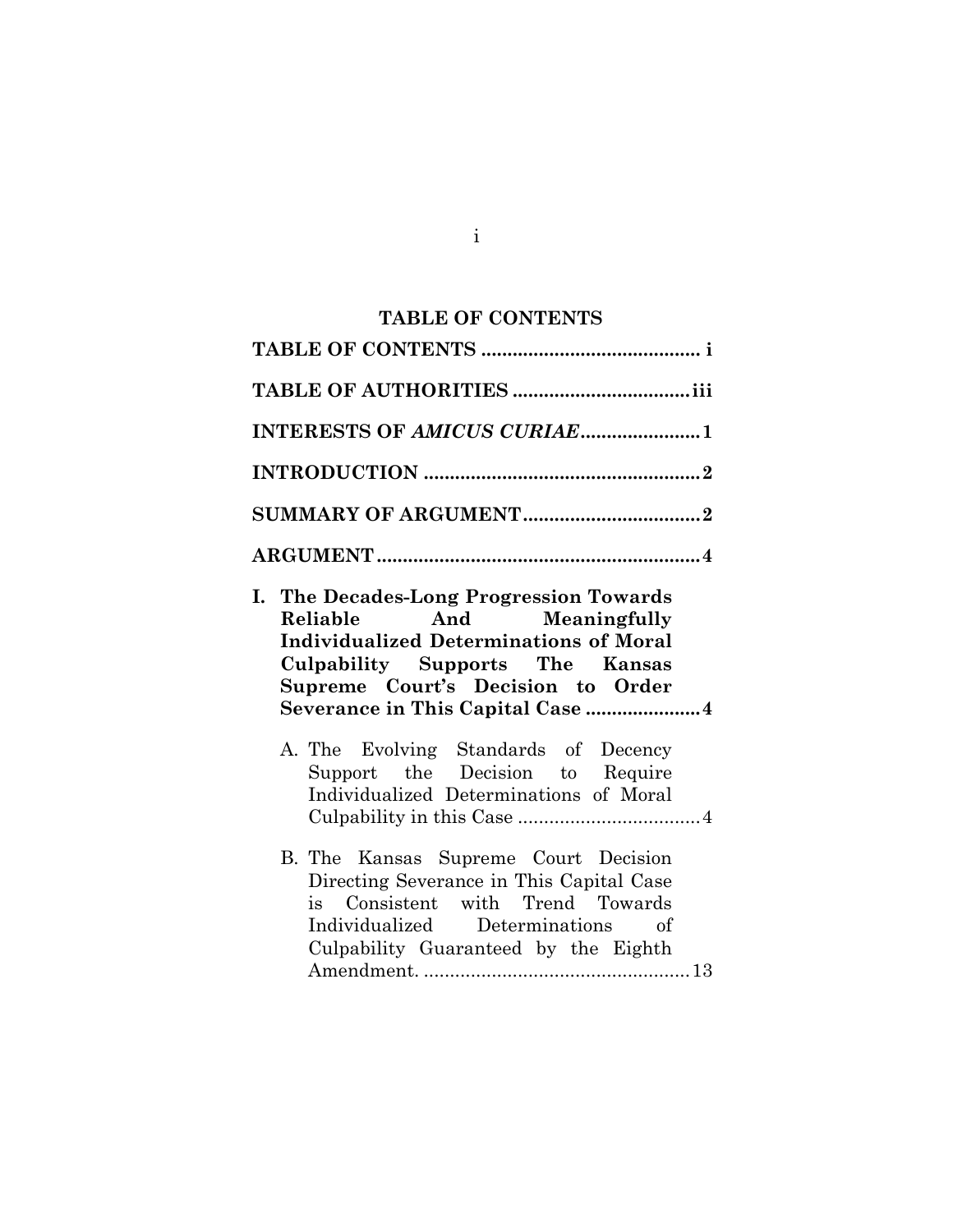| C. Joint Penalty Phase Proceedings Can<br>Create An Unacceptable Risk That A |
|------------------------------------------------------------------------------|
| Person Will Be Executed Despite Factors                                      |
|                                                                              |
|                                                                              |
|                                                                              |
|                                                                              |

# ii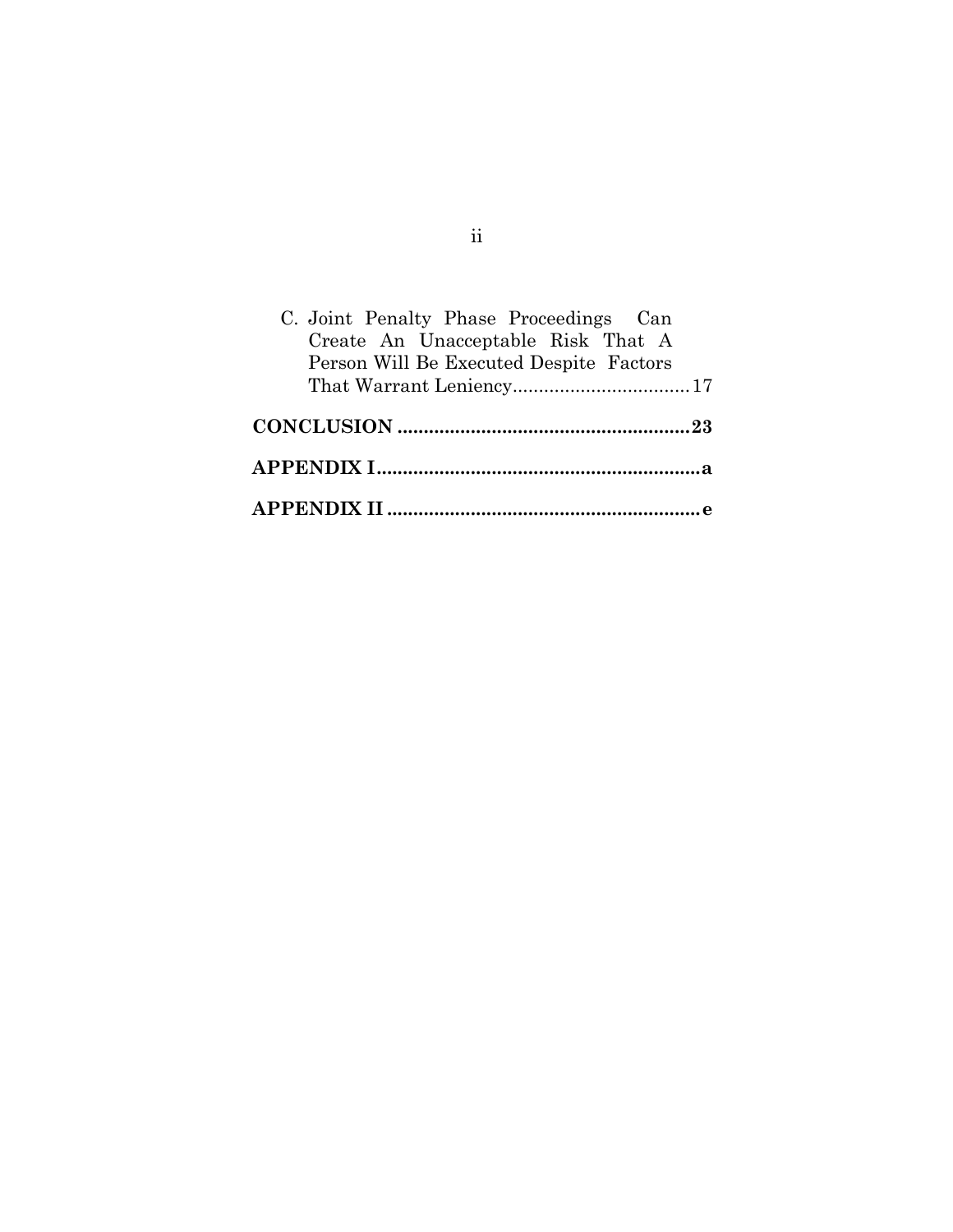# **TABLE OF AUTHORITIES**

### **CASES**

<span id="page-3-0"></span>

| Atkins v. Virginia, 536 U.S. 304 (2002)10, 12                                        |
|--------------------------------------------------------------------------------------|
| Barrientes v. Johnson, 221 F.3d 741 (5th Cir.                                        |
| Barrientes v. State, 752 S.W.2d 524 (Tex.                                            |
|                                                                                      |
| Beardslee v. Woodford, 358 F.3d 560 (9th Cir.                                        |
| Brogdon v. Blackburn, 790 F.2d 1164 (5th                                             |
| Bush v. Singletary, 99 F.3d 373 (11th Cir.                                           |
| <i>California v. Brown, 479 U.S. 538 (1987) </i> 6, 7                                |
| Caudill v. Commonwealth, 120 S.W.3d 635                                              |
| Chartier v. State, 191 P.3d 1182 (Nev. 2008) d                                       |
| Commonwealth v. Floyd, 2013 Pa. Super.<br>Unpub. LEXIS 2368 (Pa. Super. Ct. 2013) d  |
| Commonwealth v. Warner, 2013 Pa. Super.<br>Unpub. LEXIS 2353 (Pa. Super. Ct. 2013) d |
| Commonwealth v. Williams, 896 A.2d 523                                               |
| Daniels v. United States, 254 F.3d 1180 (10th                                        |
|                                                                                      |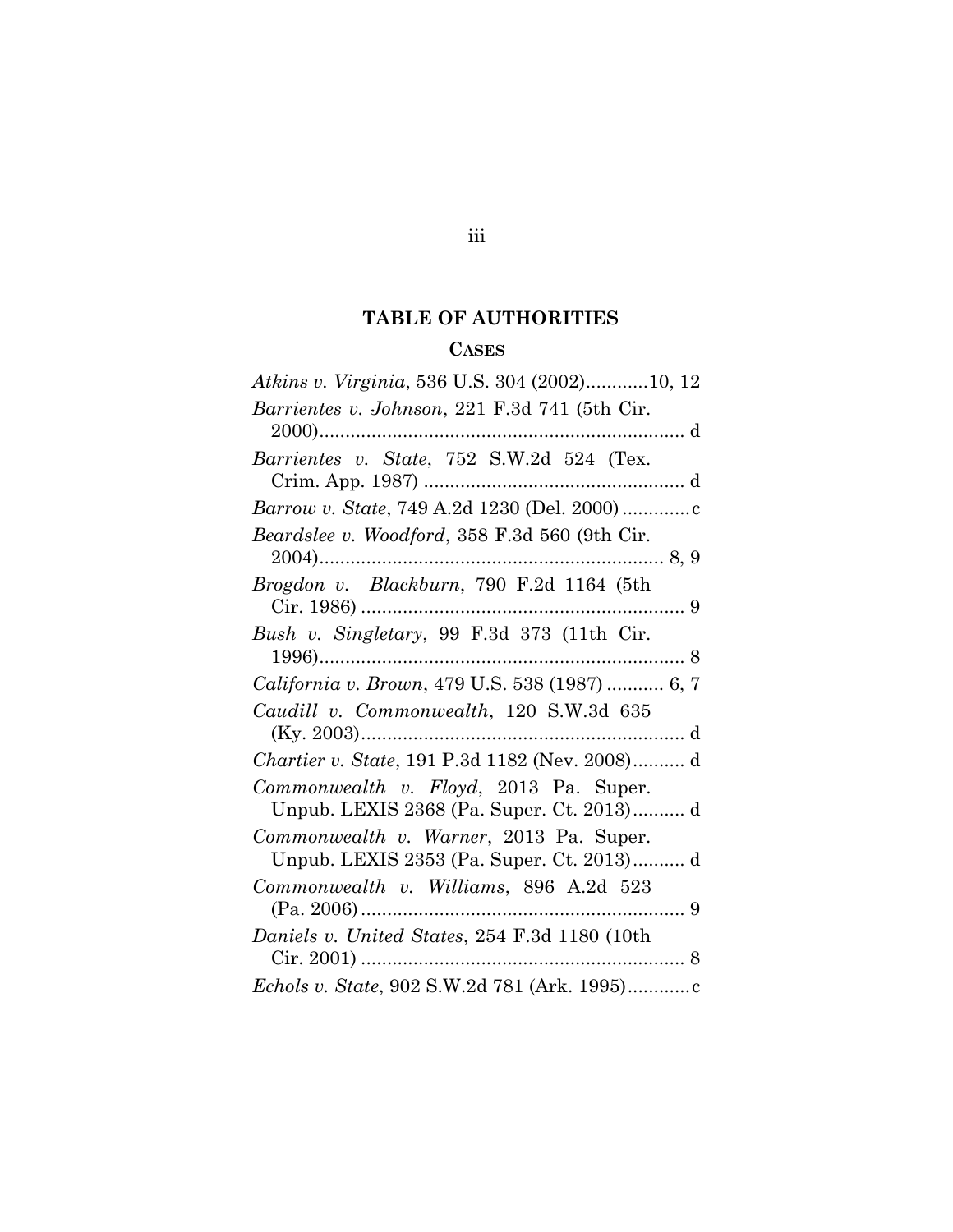| Furman v. Georgia, 408 U.S. 238 (1972)  passim       |
|------------------------------------------------------|
| Gardner v. Florida, 430 U.S. 349 (1977) 3            |
| Getsy v. Mitchell, 495 F.3d 295 (6th Cir. 2007)  8   |
| Hall v. Florida, 134 S.Ct. 1986 (2014) 3, 12         |
| Hardy v. State, 804 So. 2d 247 (Ala. Crim.           |
|                                                      |
| Hatch v. Oklahoma, 58 F.3d 1447 (10th Cir.           |
|                                                      |
| Howard v. Moore, 131 F.3d 399 (4th Cir.              |
|                                                      |
| Jackson v. State, 25 So. 3d 518 (Fla. 2009)          |
| Kansas v. Marsh, 548 U.S. 163 (2006)  11             |
|                                                      |
| Kennedy v. Louisiana, 554 U.S. 407 (2008) 6, 11      |
| Lay v. State, 179 P.3d 615 (Okla. Crim. App.         |
|                                                      |
| Lockett v. Ohio, 438 U.S. 586 (1978)  7, 9           |
| Meyer v. Branker, 506 F.3d 358 (4th Cir.             |
|                                                      |
| <i>People v. Moore, 253 P.3d 1153 (Cal. 2011) </i> 8 |
|                                                      |
| Postelle v. State, 267 P.3d 114 (Okla. 2011) 8       |
|                                                      |
| Reaves v. State, 250 S.E.2d 376 (Ga. 1978) 13        |
|                                                      |
|                                                      |

# iv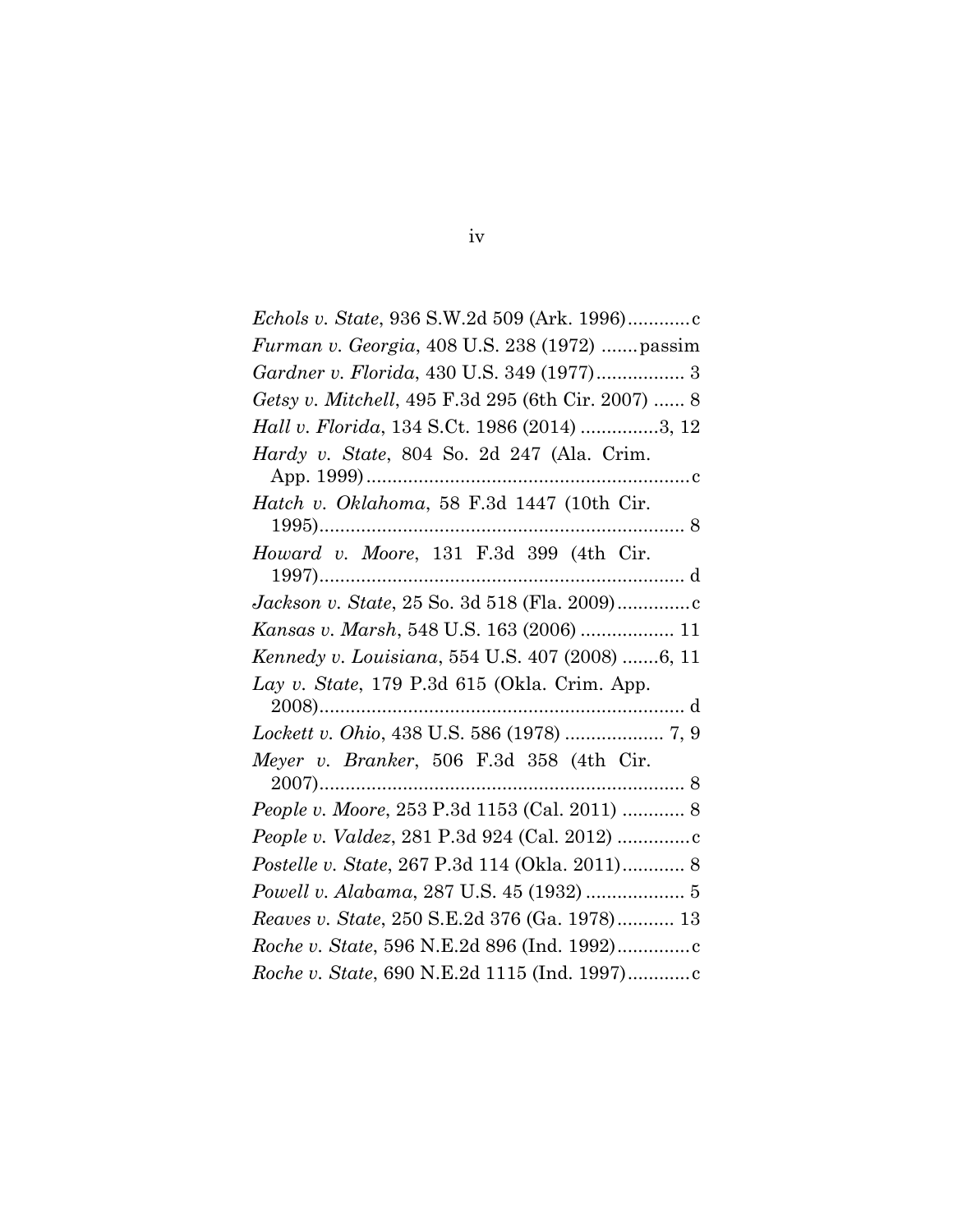| Saldano v. State, 232 S.W.3d 77 (Tex. Crim.                                             |
|-----------------------------------------------------------------------------------------|
|                                                                                         |
| <i>Smith v. State, 729 So.2d 1191 (Miss. 1998)</i> 12                                   |
|                                                                                         |
| <i>State v. Best, 12 P.2d 1110 (Wyo. 1932) </i> 13                                      |
| State v. Caudill, 706 P.2d 456 (Idaho 1985)  14                                         |
| State v. Charping, 508 S.E.2d 851 (S.C. 1998)  9                                        |
|                                                                                         |
| State v. Gollehon, 864 P.2d 249 (Mont. 1993) 14                                         |
| State v. Graham, 2001 Tenn. Crim. App.<br>LEXIS 241 (Tenn. Crim. App. Mar. 29,          |
| State v. Grisby, 2004 Wash. App. LEXIS 1135                                             |
|                                                                                         |
| State v. Grisby, 647 P.2d 6 (Wash. 1982) 14, d                                          |
| State v. Howard, 369 S.E.2d 132 (S.C. 1988) d                                           |
| State v. Jaynes, 549 S.E.2d 179 (N.C. 2001)  9                                          |
| State v. Laymon, 97-1520 (La. App. 4 Cir                                                |
| State v. Ryan, 444 N.W.2d 610, 628 (Neb.                                                |
| State v. Sims, 588 S.E.2d 55 (N.C. Ct. App.                                             |
| State v. Turner, 864 P.2d 235 (Mont. 1993) 14                                           |
| United States v. Aquart, 2010 U.S. Dist.<br>LEXIS 82877 (D. Conn. Aug. 13, 2010) 16, 19 |

v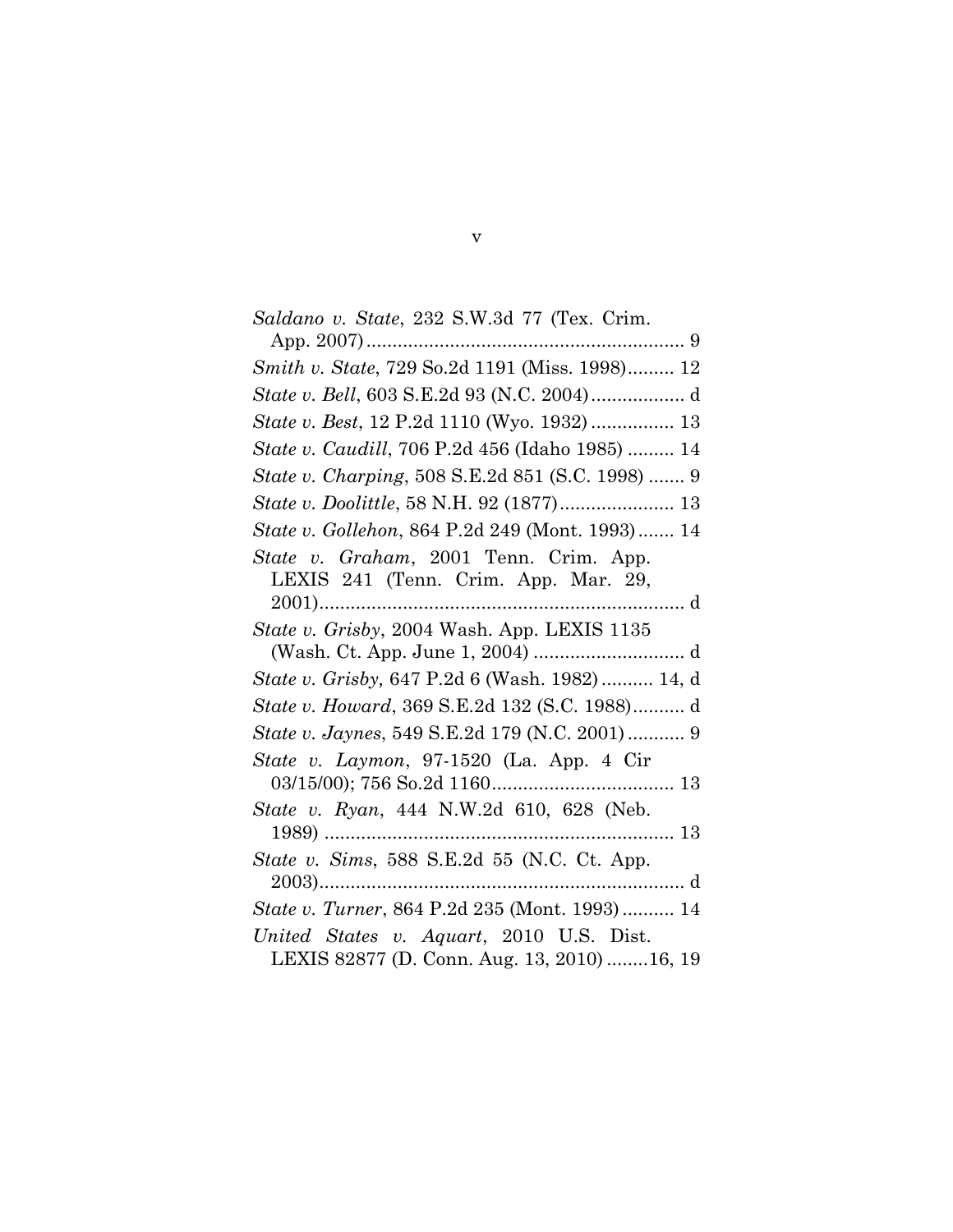| United States v. Ayala Lopez, 319 F. Supp. 2d        |
|------------------------------------------------------|
|                                                      |
| United States v. Bernard, 299 F.3d 467 (5th          |
|                                                      |
| United States v. Green, 324 F. Supp. 2d 311          |
|                                                      |
| United States v. Johnson, Jones Sr. and              |
| <i>Smith</i> , 04-cr-00017 (E.D. La. 06/17/2005)  18 |
| United States v. Lecco, 2009 U.S. Dist. LEXIS        |
| 79799 (S.D. W. Va. Sept. 3, 2009)16, 18              |
| United States v. Lewis, No. 07-CR-00550              |
|                                                      |
| United States v. Reavis, 48 F.3d 763 (4th Cir.       |
|                                                      |
| United States v. Sablan, No. 00-CR-00531 (D.         |
|                                                      |
| <i>Williams v. New York, 337 U.S. 241 (1949) </i> 5  |
| Williams v. Superior Court, 683 P.2d 699             |
|                                                      |
| Woodson v. North Carolina, 428 U.S. 280              |
|                                                      |

### **STATUTES**

vi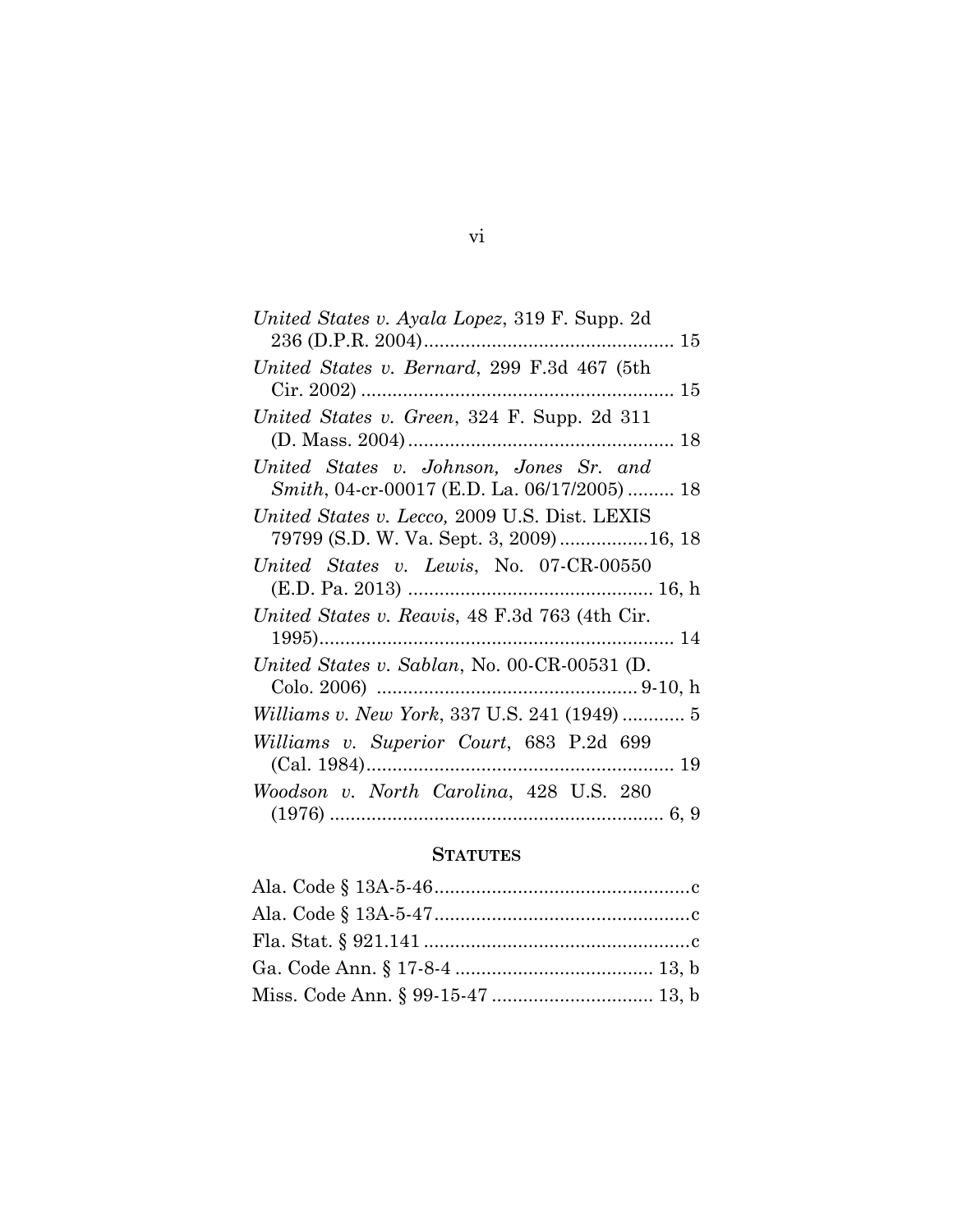# Ohio Rev. Code Ann. § 2945.20 ......................... 13, b

### **OTHER AUTHORITIES**

| Dan T. Carter, Scottsboro: A Tragedy of the     |
|-------------------------------------------------|
|                                                 |
| Dennis J. Devine, Laura D. Clayton,             |
| Benjamin B. Dunford, Rasmy Seying, and          |
| Jennifer Pryce, Jury Decision Making: 45        |
| Years of Empirical Research<br>$\overline{on}$  |
| <i>Deliberating Groups</i> , 7 PSYCH. PUB. POL. |
|                                                 |
| Edward Bronson, Severance of Co-defendants      |
| in Capital Cases: Some Empirical Evidence,      |
|                                                 |
| Lois Heaney, Severance Motions: Successful      |
| Application of Social Science Evidence, 15      |
|                                                 |
|                                                 |

# vii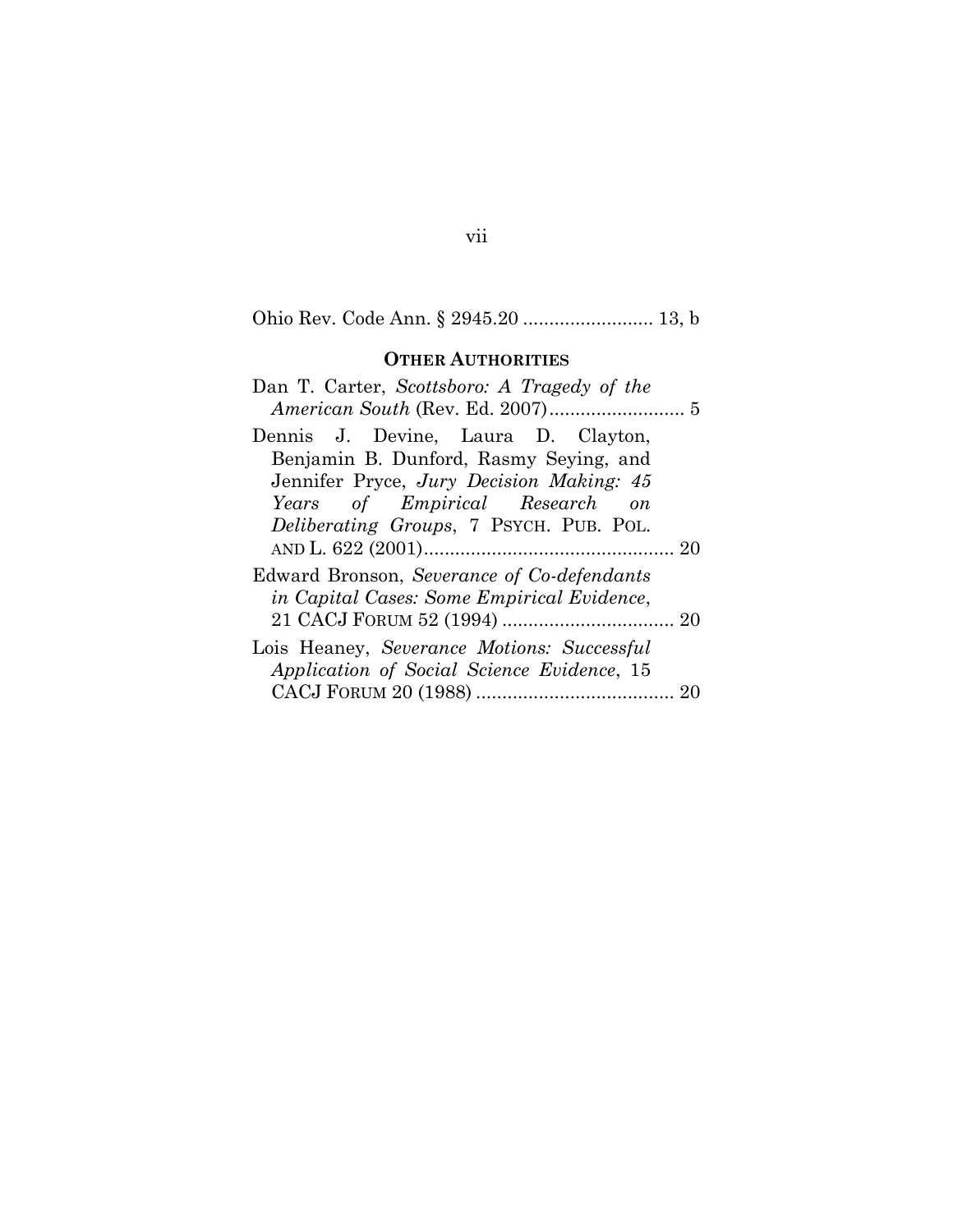#### **INTERESTS OF** *AMICUS CURIAE***<sup>1</sup>**

<span id="page-8-0"></span>*The Promise of Justice Initiative* (PJI) is a nonprofit law office dedicated to upholding constitutional integrity. PJI addresses issues concerning, among others, the fairness of the administration of capital punishment.

 $\overline{a}$ 

<sup>1</sup> Pursuant to this Court's Rule 37, *Amicus* state that no counsel for any party authored this brief in whole or in part, and no person or entity other than *Amicus* made a monetary contribution to the preparation or submission of the brief. Counsel of record for all parties gave universal consent to the filing of amicus briefs.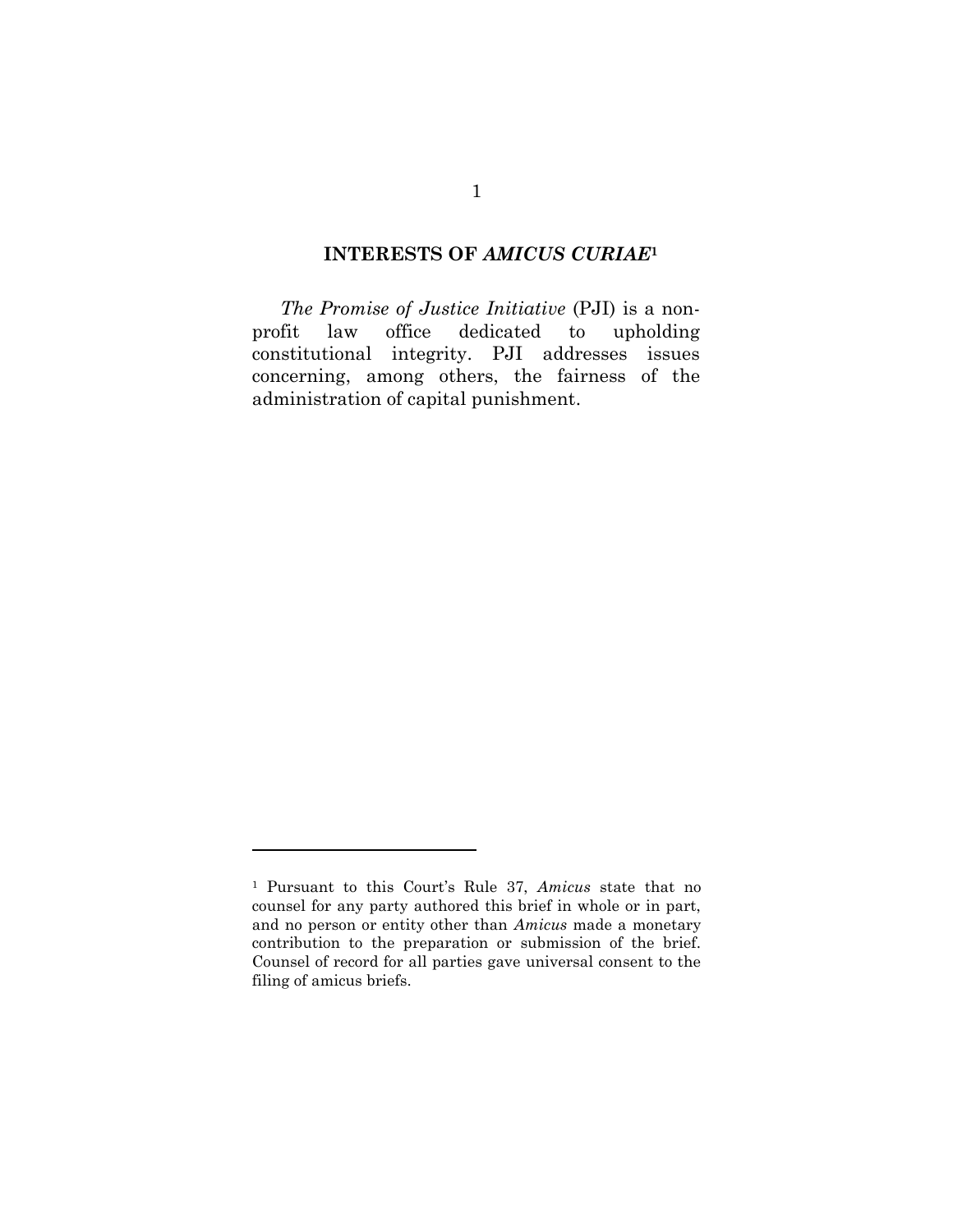#### **INTRODUCTION**

<span id="page-9-0"></span>The Kansas Supreme Court held that respondents' death sentences violated the Eighth Amendment because the trial court failed to sever the penalty phase of the underlying capital trial. The state Supreme Court expressed concern that the denial of severance, under the circumstances of that particular case, created an unnecessary risk that the penalty phase determination would be unreliable. The most unusual aspect of the proceedings may have been that the trial court had not made the same determination. This *Amicus Brief* notes the broad and consistent trajectory away from joined capital proceedings as a component of the evolving standards of decency.

#### **SUMMARY OF ARGUMENT**

<span id="page-9-1"></span>In the majority of states, no death sentence has been imposed as a result of a joint trial since before *Furman*. <sup>2</sup> *See* Appendix I. Though this national trend towards individualized sentencing dates back over a century, it has increased as society (and this Court) has embraced the need for individualized determinations of moral culpability. Even in the federal system, where the majority of joint trials occur, courts have increasingly

l

<sup>2</sup> *Furman v. Georgia*, 408 U.S. 238 (1972).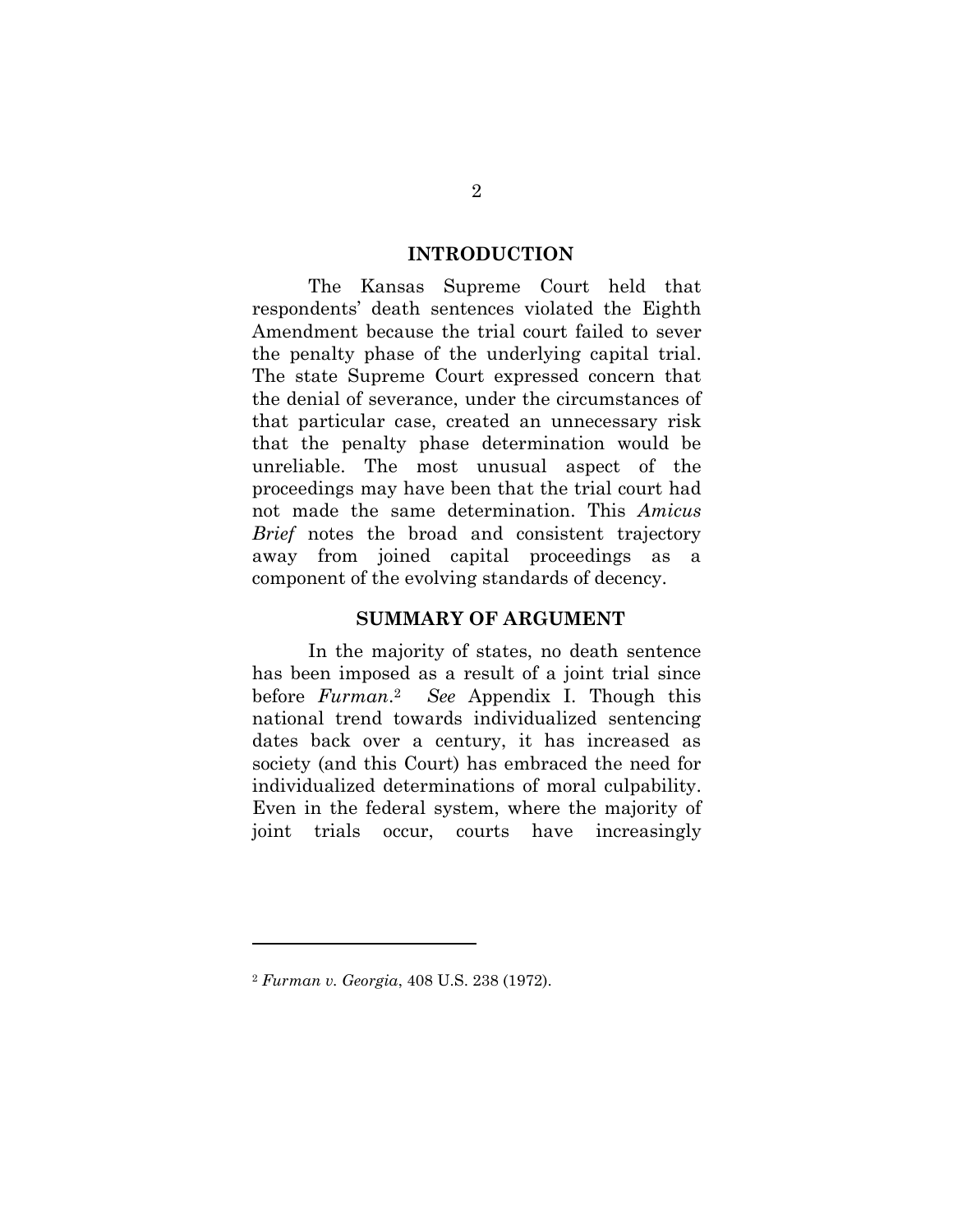employed separate—or at the least, sequential capital trials. *See* Appendix II. <sup>3</sup>

Thus, in light of the infrequent resort to this procedural rule, and the concomitant concern regarding the unreliable imposition of the death penalty, this Court's role is to "examine [this] capital sentencing procedure against evolving standards of procedural fairness in a civilized society." *Gardner v. Florida*, 430 U.S. 349, 357 (1977); *see also Hall v. Florida*, 134 S. Ct. 1986, 1990–98 (2014) (invalidating Florida's "rigid rule" for "determining intellectual disability both because, it "creates an unacceptable risk that persons with intellectual disability will be executed" and "strong evidence of consensus" demonstrated that "our society does not regard this strict cutoff as proper or humane"). Ultimately, this case does not require the Court to determine that severance is required in every capital case, but merely whether the Kansas Supreme Court

l

<sup>3</sup> The information included in Appendix II is drawn from the data secured from the Federal Death Penalty Project Resource Counsel. The Federal Death Penalty Resource Counsel Project was established in 1992 by the Administrative Office of the United States Courts, Defender Services Division (now the Office of Defender Services). *See* www.capdefnet.org/fdprc/. The Project monitors all federal death penalty cases, maintaining data on every potentially capital federal prosecution. Project statistics, including information on all federal capital cases tried jointly or severed is available at [https://capdefnet.org/FDPRC/pubmenu.aspx?](https://capdefnet.org/FDPRC/pubmenu.aspx?%20menu_id=98&folder_id=2494)  menu id=98&folder id=2494.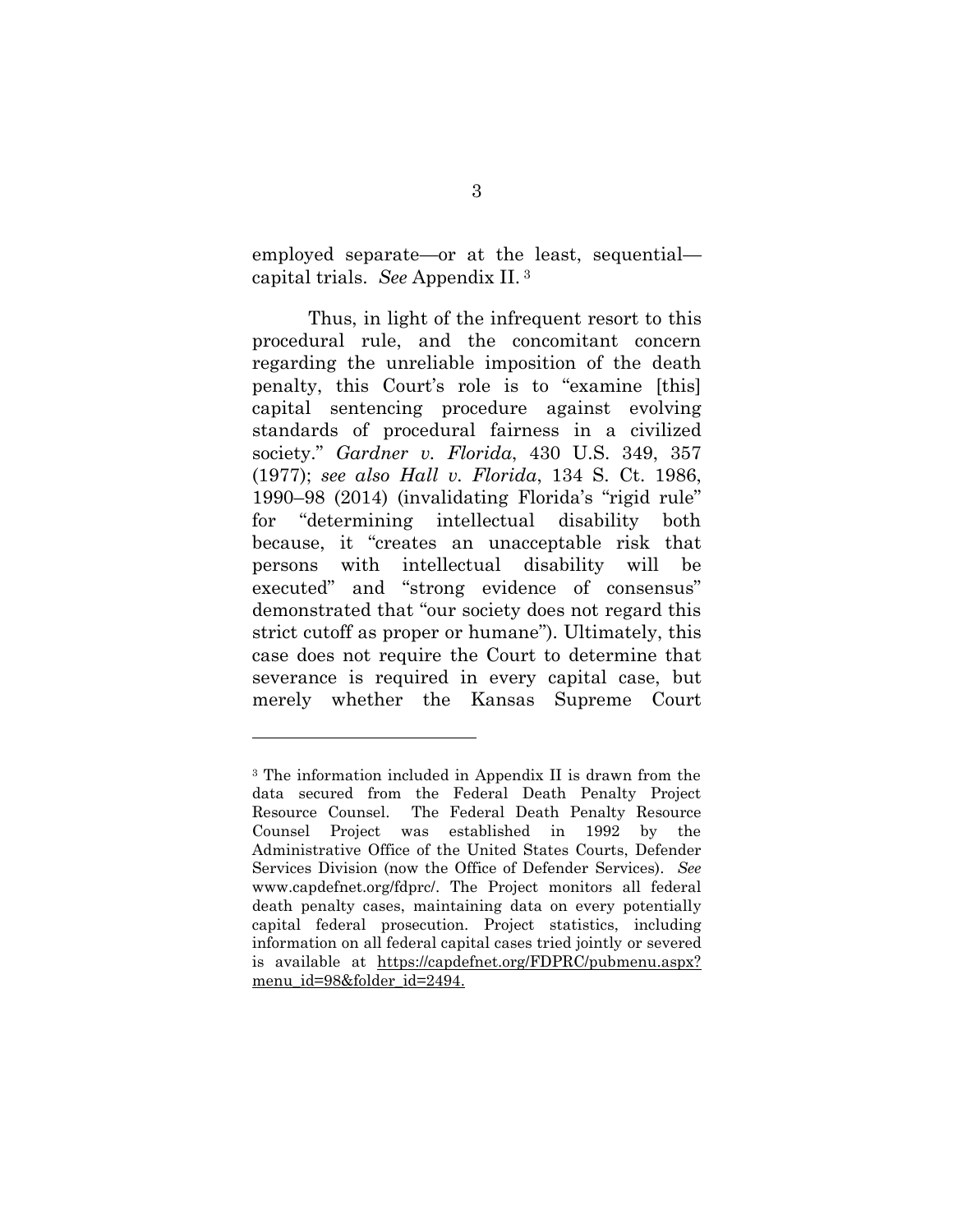properly exercised restraint in deciding that the need for a reliable determination of death, based upon an individualized determinations of moral culpability, warranted severance of the penalty phases in this case.

#### **ARGUMENT**

<span id="page-11-1"></span><span id="page-11-0"></span>**I. The Decades-Long Progression Towards Reliable And Meaningfully Individualized Determinations of Moral Culpability Supports The Kansas Supreme Court's Decision to Order Severance in This Capital Case**

A joint penalty phase proceeding in a capital trial creates a risk of wrongful execution by undermining the process for obtaining reliable, individualized determinations of moral culpability. Presumably for these reasons, despite whatever efficiency may be secured in joint proceedings, contemporary norms disfavor the practice.

<span id="page-11-2"></span>*A. The Evolving Standards of Decency Support the Decision to Require Individualized Determinations of Moral Culpability in this Case*

The United States asserts "joint trials have been recognized as a fair means of adjudicating criminal cases, including capital cases, since the Founding Era." Br. of The United States 14; *id*. at 17 (noting that the Court has affirmed joint trials in an "unbroken line of cases dating back to the Founding Era"). Though historically accurate, the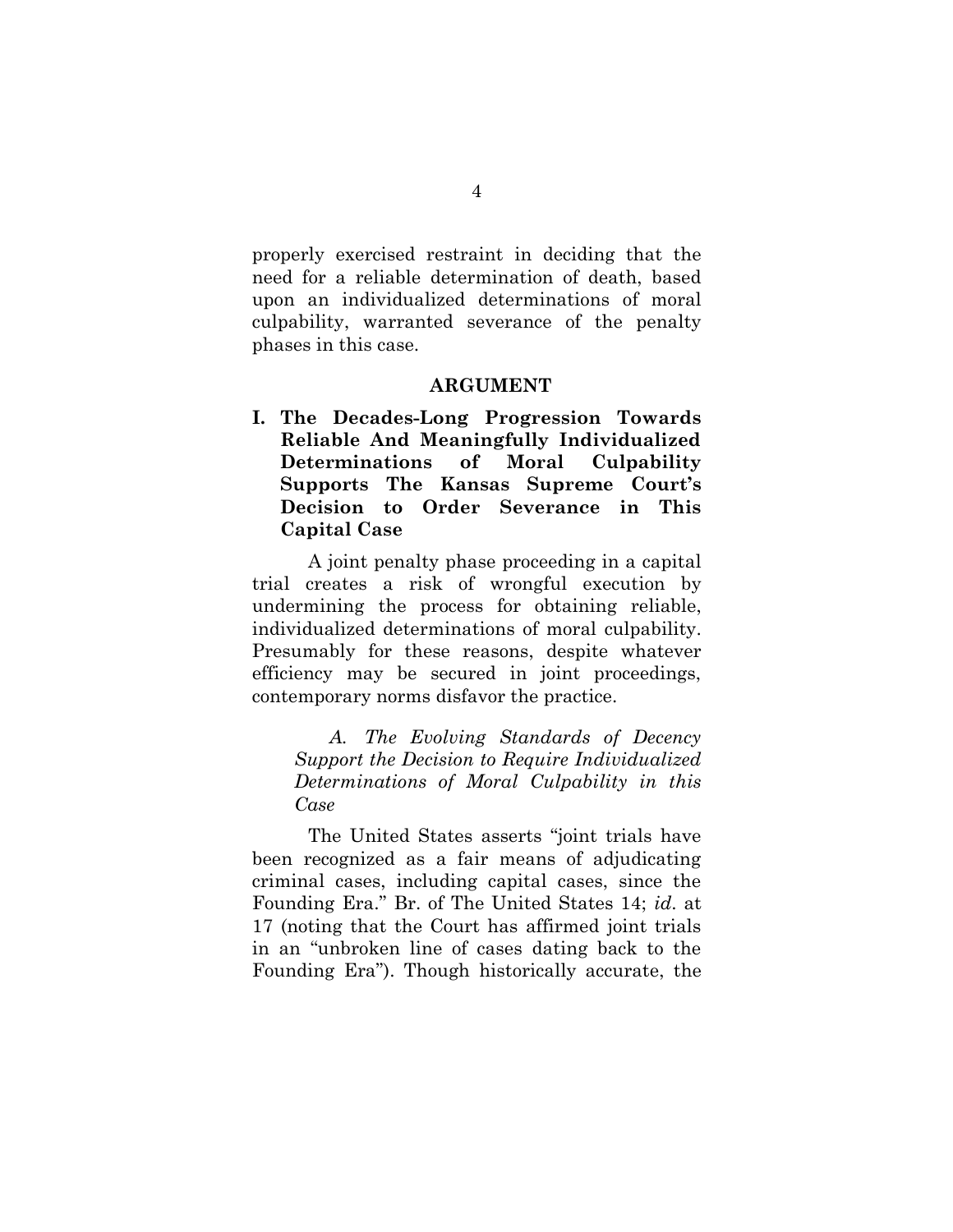argument overlooks the Eighth Amendment's commitment to the evolving standards of decency.

In the Founding Era, capital and non-capital trials were functionally indistinguishable. For a broad range of offenses, a guilty verdict carried an automatic death sentence. Thus, at the Founding, and for decades thereafter, a finding that a defendant committed the crime sufficed to reflect sufficient culpability to warrant a death sentence.

Certainly by 1932, courts had recognized the benefits of separate trials in capital cases. Dissenting from the decision in *Powell v. Alabama*, Justice Butler provided the parsimonious observation that it was sufficient that the nine defendants had been tried in four separate trials. 287 U.S. 45, 74 (1932) ("Nine defendants including Patterson were accused in one indictment, and he was also separately indicted. Instead of trying them *en masse*, the State gave four trials and so lessened the danger of mistake and injustice that inevitably attends an attempt in a single trial to ascertain the guilt or innocence of many accused."). But this accolade for four joint trials in the *Powell v. Alabama* dissent essentially establishes the point: the evolving standards of decency would no longer tolerate the process given the *Scottsboro Boys.*<sup>4</sup>

 $\overline{a}$ 

<sup>4</sup> See Dan T. Carter, *Scottsboro: A Tragedy of the American South* 22 (Rev. Ed. 2007) ("Circuit Solicitor Bailey had expected the defense lawyers to request a severance for all nine of the defendants but Roddy told the court he was willing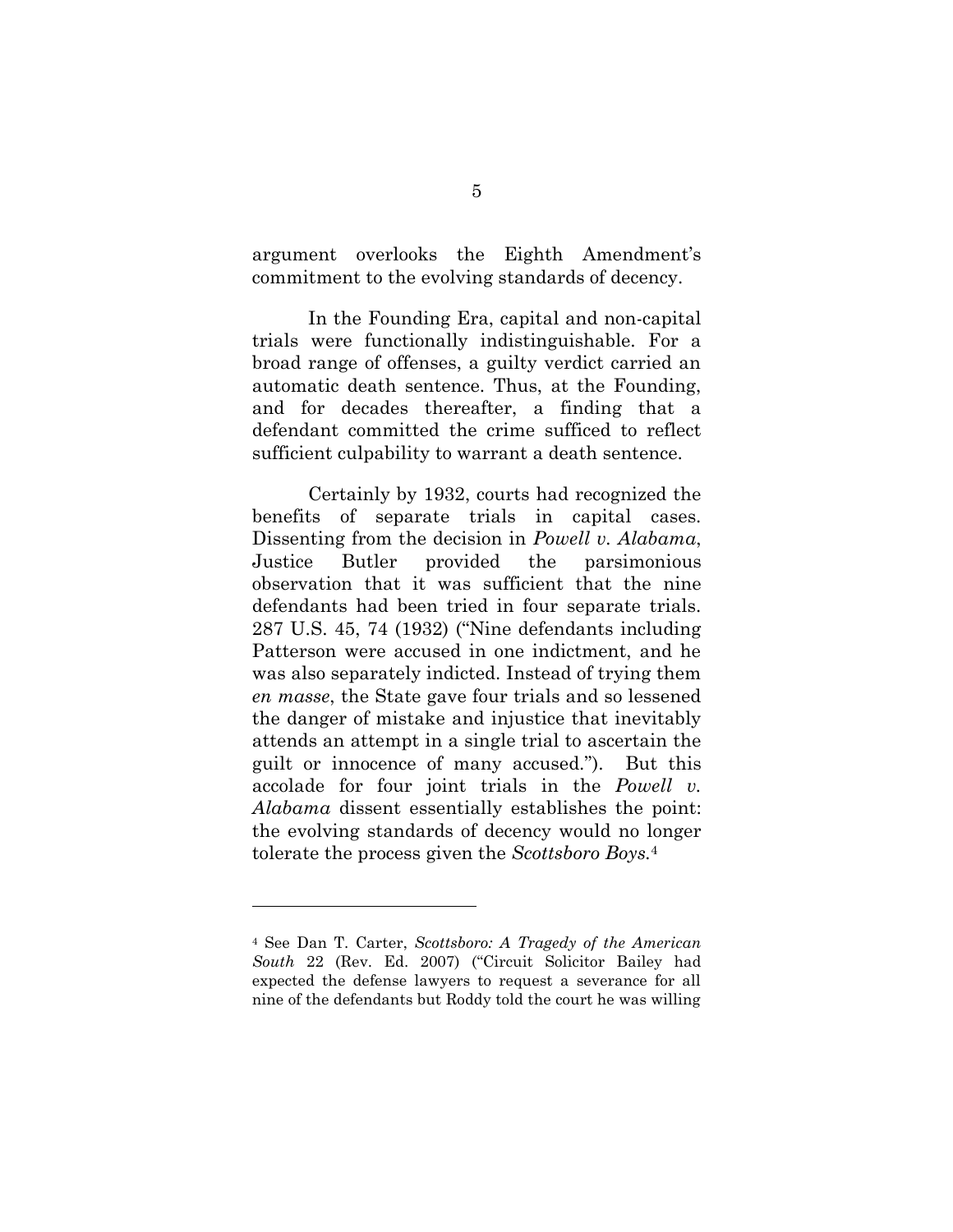By the mid-1900s, mandatory death sentences had gone out of fashion. *See Williams v. New York*, 337 U.S. 241, 247 (1949) ("This whole country has traveled far from the period in which the death sentence was an automatic and commonplace result of convictions."); *id*. ("The belief no longer prevails that every offense in a like legal category calls for an identical punishment without regard to the past life and habits of a particular offender."). Indeed, when a handful of states reenacted mandatory death sentencing schemes in the wake of *Furman v. Georgia*, the Court invalidated those statutes as "unduly harsh," "unworkably rigid," and contrary to societal standards of decency. *Woodson v. North Carolina*, 428 U.S. 280 (1976).

"The fundamental respect for humanity underlying the Eighth Amendment," *Woodson*  found, "requires consideration of the character and record of the individual offender." *Id*. at 304. Such consideration is necessary "because of the belief, long held by this society, that defendants who commit criminal acts that are attributable to a disadvantaged background, or to emotional and mental problems, may be less culpable than defendants who have no such excuse." *California v. Brown*, 479 U.S. 538, 545 (1987) (O'Connor, J., concurring).

 $\overline{a}$ 

to have all nine tried at the same time. Bailey, however, for reasons which later became clear, moved to try Clarence Norris, Charley Weems, and Roy Wright.").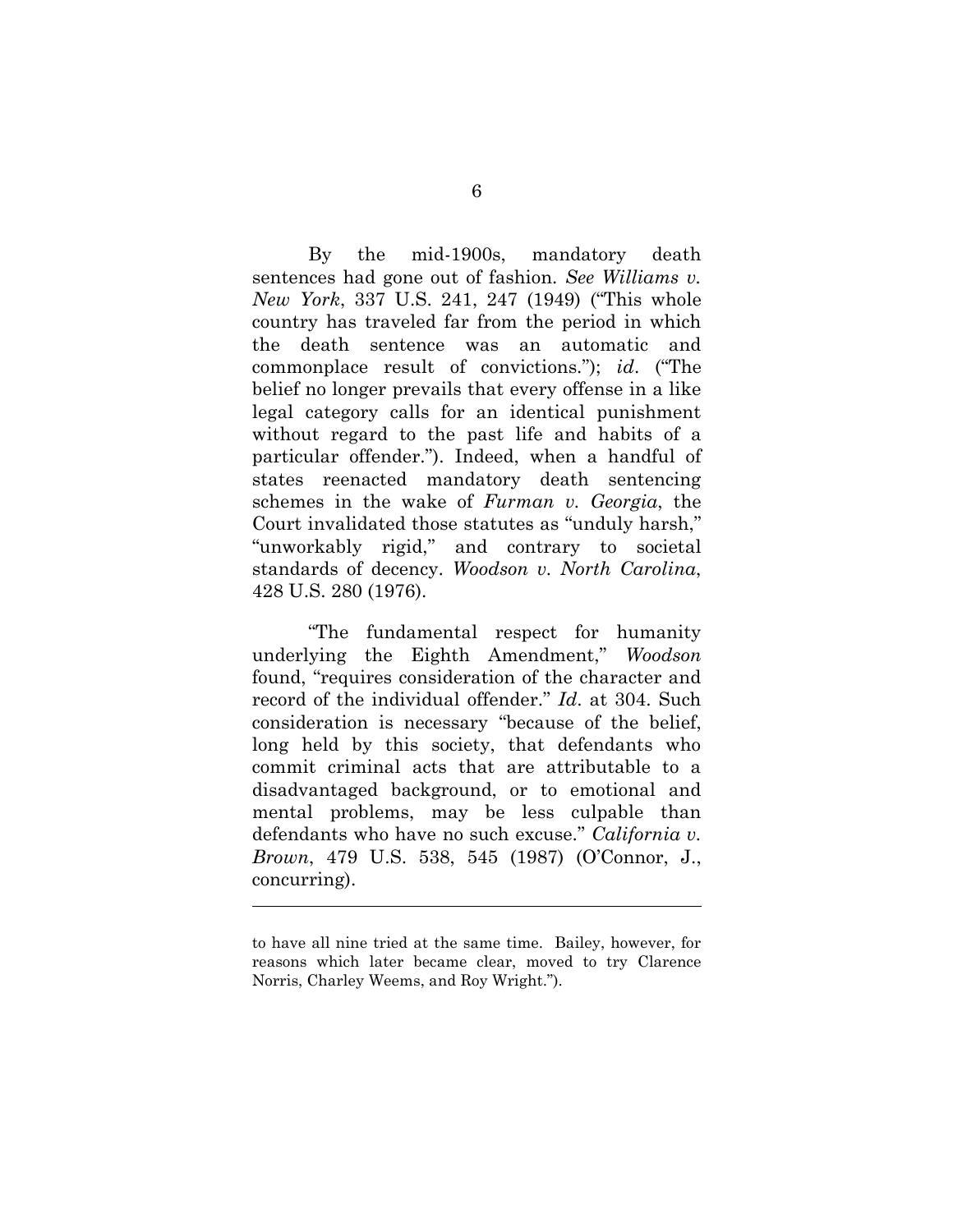Thus, over time, evolving standards of decency required the death penalty "be limited to those offenders who commit a narrow category of the most serious crimes *and* whose extreme culpability makes them the most deserving of execution." *Kennedy v. Louisiana*, 554 U.S. 407, 420 (2008) (emphasis supplied). Today, in every jurisdiction that retains the death penalty, capital trials have two discrete phases. The first phase, where guilt or innocence is decided, reflects many of the same interests as non-capital trials do (and that capital trials did in the Founding Era). The second phase, however, is different. The goal in that part of a capital trial is to assign moral, not factual, guilt. *See Brown,* 479 U.S. at 545 (O'Connor, J., concurring) (penalty phase judgment must reflect "a reasoned *moral* response to the defendant's background, character, and crime.") (emphasis in original). Thus, the second phase of the capital trial, the penalty phase, ensures that the jury does not impose a death sentence "in spite of factors which may call for a less severe penalty." *Lockett v. Ohio*, 438 U.S. 586, 605 (1978).

Despite the discrete goals of the two phases of a capital trial, the United States asserts that joint sentencing proceedings promote fairness by facilitating more accurate assessments of relative culpability, minimizing the risk of inconsistent verdicts, and ensuring that capital punishment is not applied in an arbitrary or capricious fashion. Br. of The United States 15. However, the United States' claim that joint trials prevent "arbitrary or capricious" capital sentencing is, at best,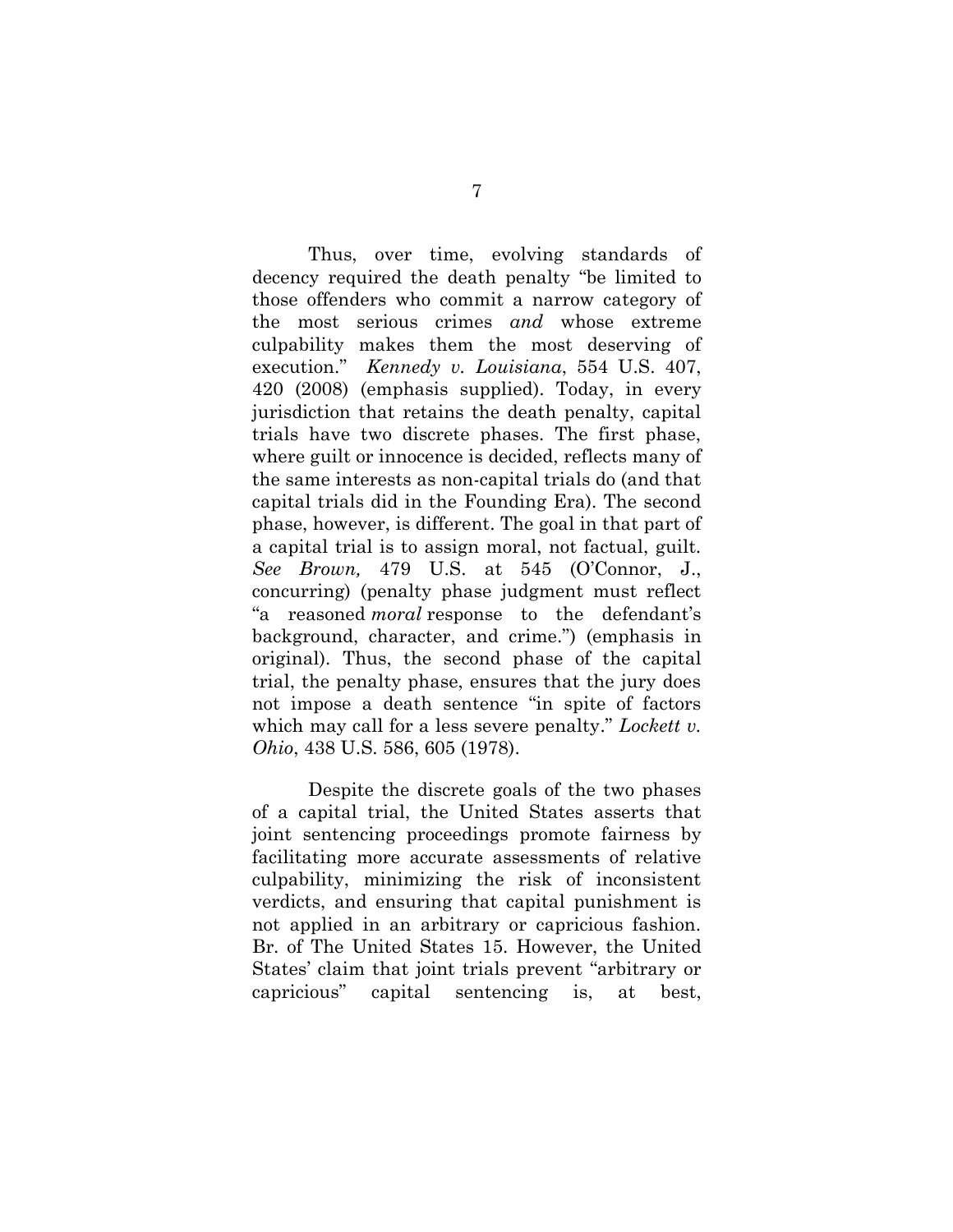unfounded. *Furman*'s prohibition on arbitrary capital sentencing has never been interpreted to require that co-defendants receive the same sentences. In fact, the opposite is true.<sup>5</sup>

Indeed, courts have made clear that there is no independent interest in "consistency" of sentencing between co-defendants; at the least it is an invalid justification for undermining defendant's right to an individualized sentencing determination. Complaints concerning disparate sentencing of co-defendants are not only insignificant; many courts have found it irrelevant to a proper sentencing determination.6 To the

 $\overline{a}$ 

<sup>5</sup> *See e.g.*, *Getsy v. Mitchell*, 495 F.3d 295, 306 (6th Cir. 2007) (death penalty not unconstitutionally arbitrary or disproportionate because co-defendant received a life sentence); *Beardslee v. Woodford*, 358 F.3d 560, 579–81 (9th Cir. 2004) (rejecting the argument that "different sentences for equally culpable co-defendants violate the prohibition against arbitrary imposition of the death penalty in Furman"); *Bush v. Singletary*, 99 F.3d 373, 375 (11th Cir. 1996) (defendant's death sentence not arbitrary or disproportionate because codefendant's death sentence had been vacated on appeal); *Hatch v. Oklahoma*, 58 F.3d 1447, 1466 (10th Cir. 1995) (rejecting the defendant's claim that the Constitution required "a proportionality review of his sentence relative only to his co-defendant"), overruled in part on other grounds by *Daniels v. United States*, 254 F.3d 1180, 1188 n. 1 (10th Cir. 2001).

<sup>6</sup> *See*, *e.g.*, *Postelle v. State*, 267 P.3d 114, 140–41 (Okla. 2011) (life sentence imposed on co-defendant was not relevant or admissible in penalty phase of capital trial); *People v. Moore*, 253 P.3d 1153, 1181 (Cal. 2011) (evidence concerning coparticipants' sentences is properly excluded from penalty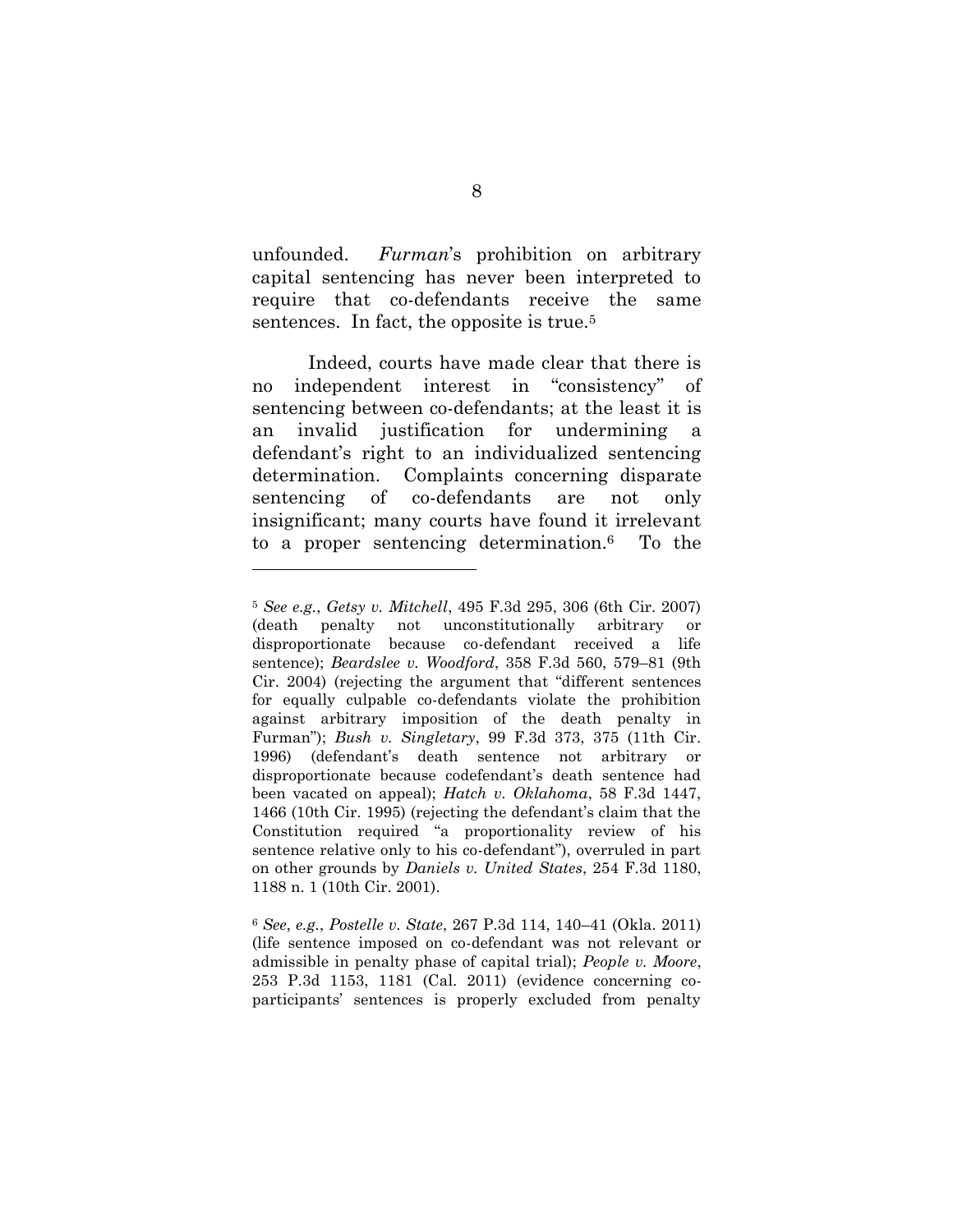extent a defendant has an interest in presenting evidence that an equally or more culpable codefendant will not be sentenced to death, that mitigating evidence can be presented at a sequential or severed penalty phase.<sup>7</sup>

l

<sup>7</sup> See *United States v. Sablan*, No. 00-CR-00531 (D. Colo. 2006) (penalty phase life verdict for William Sablan issued on

phase of capital trial because such evidence is irrelevant); *Meyer v. Branker*, 506 F.3d 358, 375–76 (4th Cir. 2007) (because a co-perpetrator's sentence is "neither an aspect of the defendant's character or record nor a circumstance of the offense," court may exclude evidence as irrelevant); *Saldano v. State*, 232 S.W.3d 77, 100 (Tex. Crim. App. 2007) (evidence of co-defendant's conviction and punishment is not relevant and admissible because it does not relate to the defendant's own circumstances); *Commonwealth v. Williams*, 896 A.2d 523, 524 (Pa. 2006) (rejecting argument that criminal disposition of defendant's cohorts has any relevance in mitigation to defendant's own punishment); *Beardslee*, 358 F.3d at 579 (codefendant's sentences were irrelevant to defendant's proper punishment); *State v. Jaynes*, 549 S.E.2d 179 (N.C. 2001) (fact that codefendant was allowed to plead to second degree murder and receive sentence of life in prison was irrelevant in penalty phase of capital trial); *State v. Charping*, 508 S.E.2d 851, 855–56 (S.C. 1998) (co-defendant's sentence is not relevant mitigating evidence and presentation encourages proportionality review by the jury, which is a task reserved for the courts); *Brogdon v. Blackburn*, 790 F.2d 1164, 1169 (5th Cir. 1986) (*Lockett* does not require trial court to allow capital defendant to introduce evidence not relevant to his character, prior record or circumstances of his offense; evidence of co-defendant's life sentence is relevant only to task of comparing proportionality of defendant's sentence to sentences of others similarly situated, a function assigned by statute to Louisiana Supreme Court).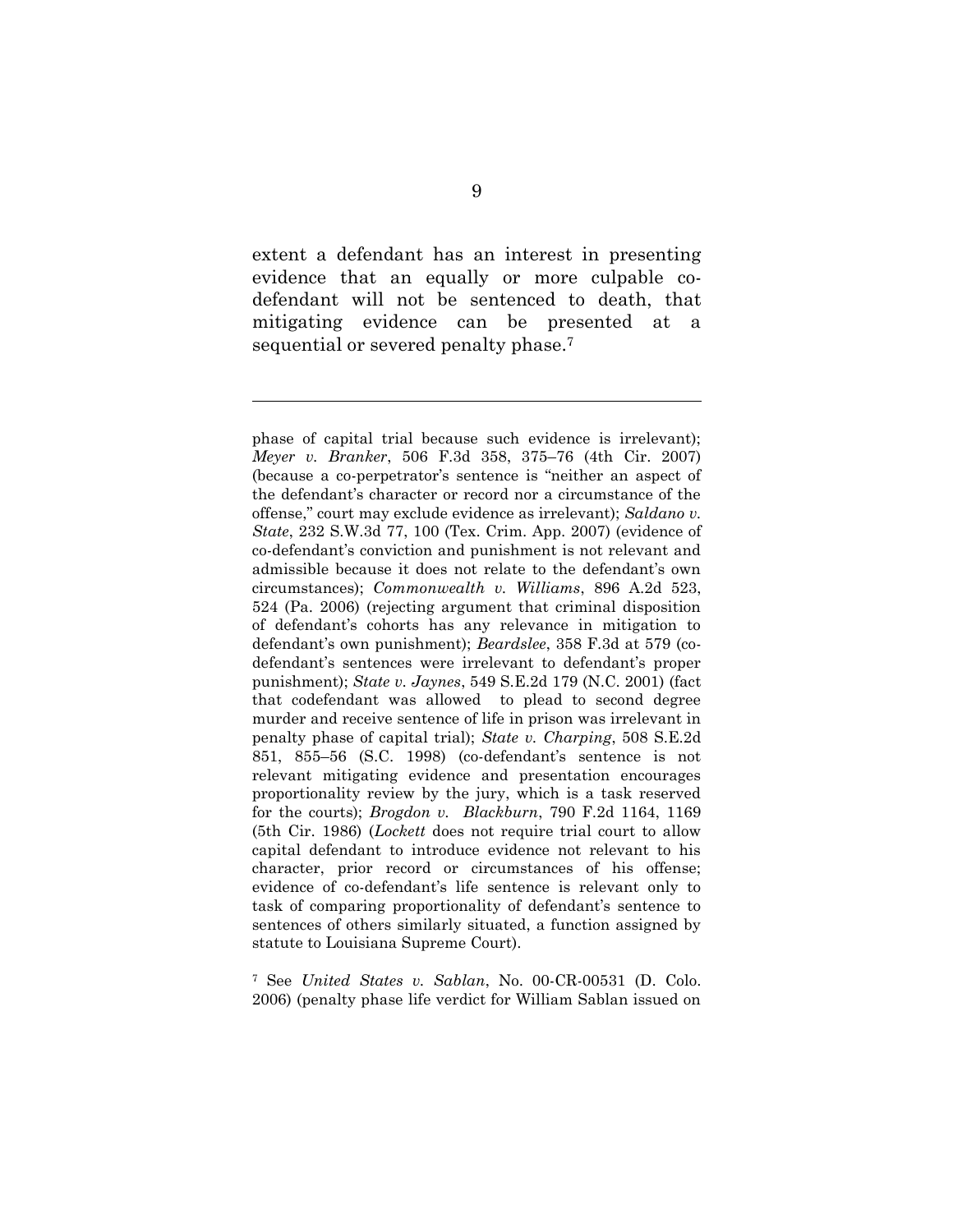Moreover, because "death is qualitatively different from a sentence of imprisonment, however long, . . . there is a corresponding difference in the need for reliability in the determination that death is the appropriate punishment in a specific case. *Woodson*, 428 U.S. at 305; *Lockett*, 438 U.S. at 604 (finding that the "qualitative difference between death and other penalties calls for a greater degree of reliability when the death sentence is imposed").

The goal of consistent verdicts based on the nature of the crime is *at best* of secondary significance to the goal of ensuring that each defendant, regardless of the heinousness of the crime committed, possesses sufficient moral and personal culpability to warrant the death penalty.<sup>8</sup>

 $\overline{a}$ 

<sup>88</sup> Courts have recognized that jury-comparison of the sentences of co-defendants is improper because it shifts the sentencing determination away from the defendant's culpability and character, thereby undermining the requirement of individualized sentencing. *See State v. Gamble*, 63 So. 3d 707, 728 (Ala. Crim. App. 2010) (consideration of co-defendant's sentence violated requirement that individualized sentencing is focused on the defendant); *State v. Schneider*, 736 S.W.2d 392, 397 (Mo. 1987) (consideration of co-defendant's sentence, an "extraneous

April 6, 2007. Penalty phase verdict for Rudy Sablan issued May 23, 2008, in which seven jurors found as a mitigating factor that "William Sablan, equally culpable in the crime, will not be punished to by death.") The penalty phase verdict forms for Rudy and William Sablan are available at the Federal Death Penalty Resource Counsel web page, located at https://www.capdefnet.org/FDPRC/pubmenu.aspx?menu\_id=8 03&folder\_id=5633.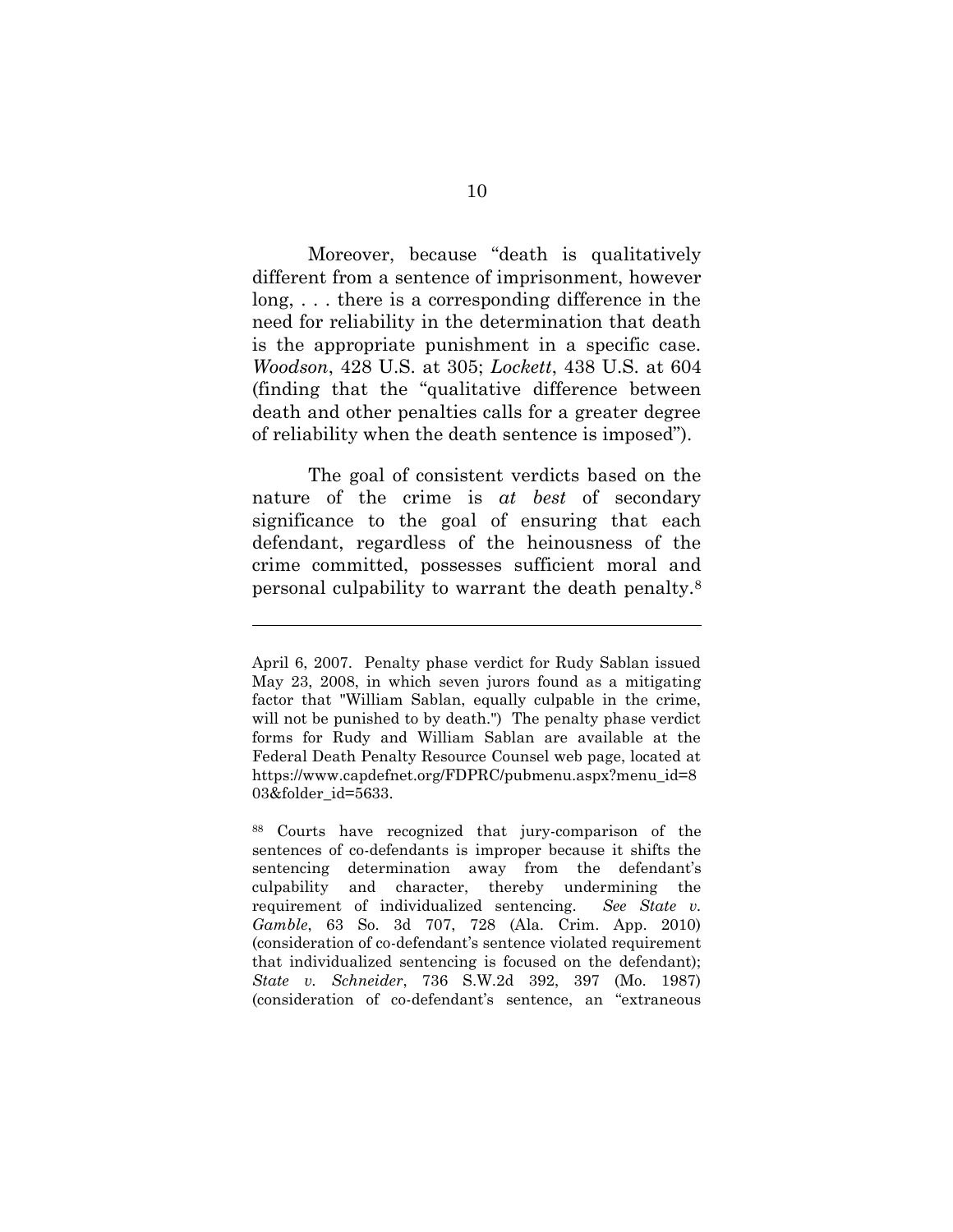Since two people with wildly different abilities "to understand and process information, to learn from experience, to engage in logical reasoning, or to control impulses," *Atkins v. Virginia*, 536 U.S. 304, 320 (2002), sometimes work together to commit the same heinous crime, a consistent verdict based on the offense does not translate into a consistent verdict based on the moral culpability of the defendants. In this sense, consistent verdicts based on crime characteristics *increase rather than reduce* the arbitrary and capricious application of the death penalty.

In *Kennedy v. Louisiana*, this Court noted the "32 years articulating limiting factors that channel the jury's discretion to avoid the death penalty's arbitrary imposition." 554 U.S. at 440. Kansas and her *amici* focus on "one approach" that "has been to insist upon general rules that ensure consistency in determining who receives a death sentence." *Id.* at 436. However, in doing so, they ignore the other: that "the Court has insisted, to ensure restraint and moderation in use of capital punishment, on judging the 'character and record of the individual offender and the circumstances of the particular offense as a constitutionally indispensable part of the process of inflicting the penalty of death.'" *Id*.

 $\overline{a}$ 

fact<sup>[]</sup> unconnected to the individual defendant and his offense would not be consistent with the jury's duty under the Missouri murder statute").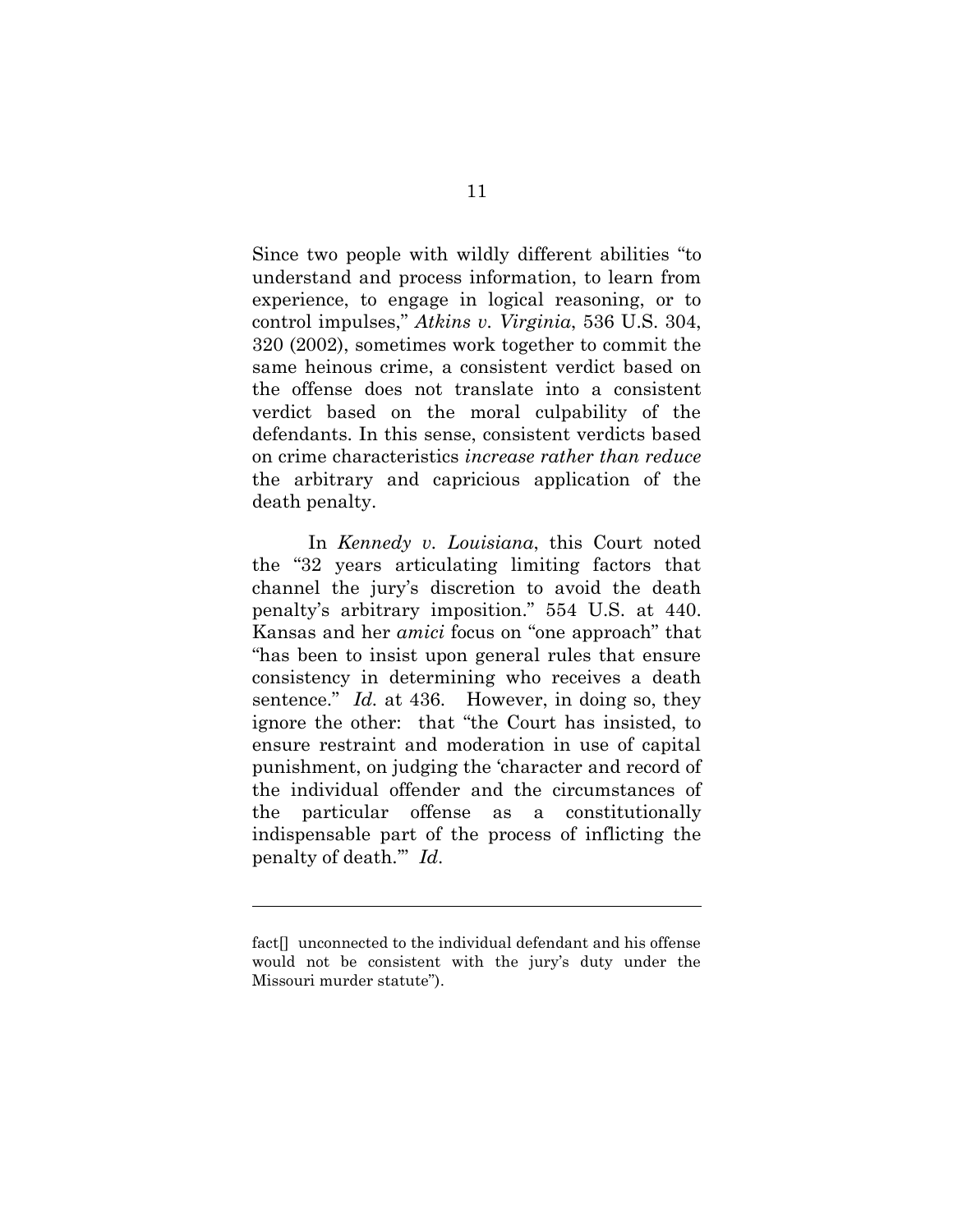Because the need for consistency does not apply with equal force to the penalty phase of a capital trial, the question becomes one of the degree to which joint penalty phase proceedings risk jeopardizing the ability of "a jury to render a reasoned, individualized sentencing determination based on a death-eligible defendant's record, personal characteristics, and the circumstances of his crime." *Kansas v. Marsh*, 548 U.S. 163, 174 (2006). Unfortunately, as the penalty phase of Jonathan and Reginald Carr's capital trial illustrates, joinder creates an intolerable risk that jurors will be unable to reliably gauge whether a defendant possesses sufficient moral culpability for death to be an appropriate punishment.

The Court has recognized that certain mitigating evidence "can be a two-edged sword that may enhance the likelihood that the aggravating factor of future dangerousness will be found by the jury." *Atkins*, 536 U.S. at 321. As the Kansas Supreme Court recognized, the prejudice here is greater still: evidence presented by each brother was aggravating to the other *without* providing any corresponding benefit. The State's purported interest in consistency is insufficient to justify such prejudice. And the Kansas Supreme Court was correct to proceed with caution when facing these risks.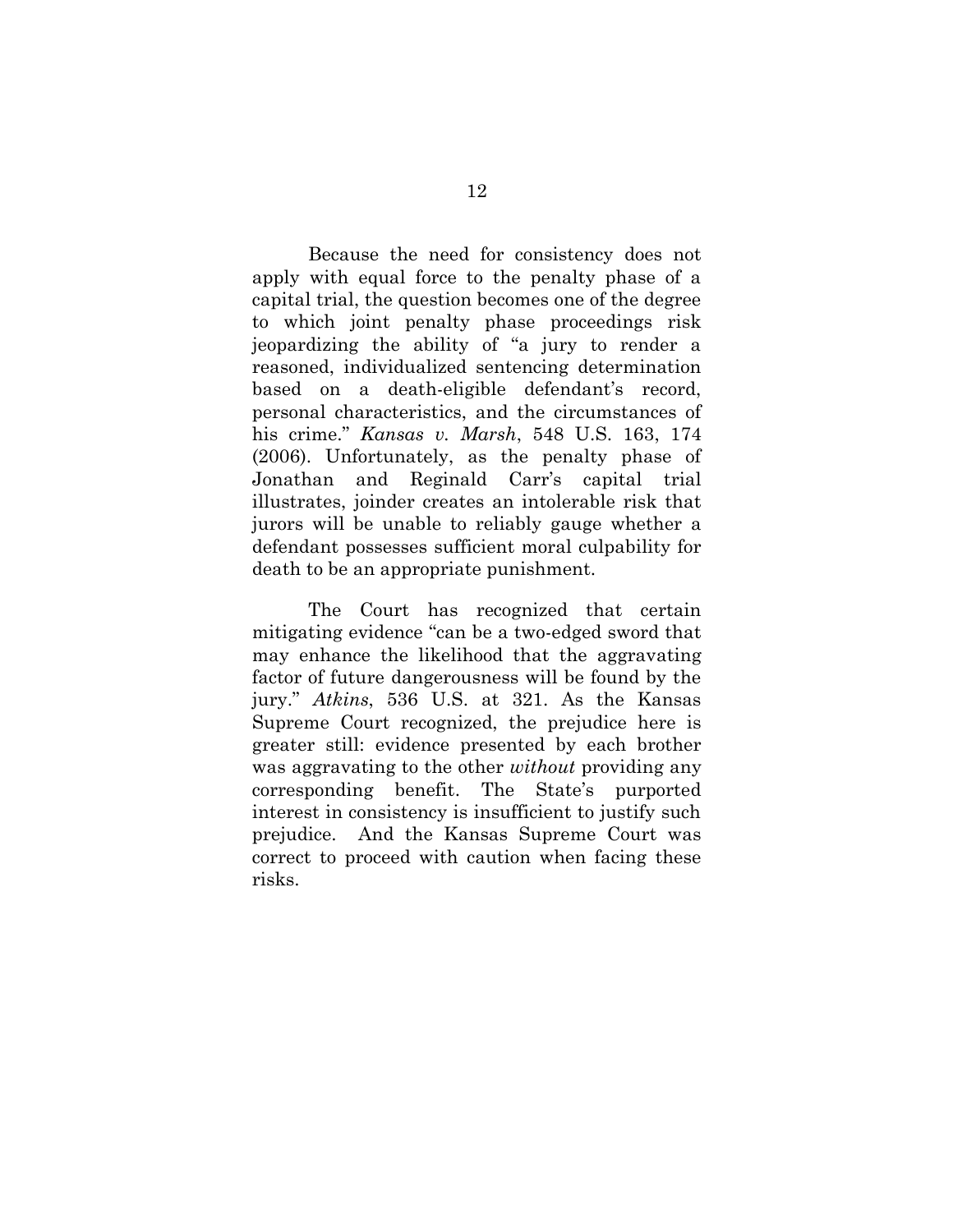<span id="page-20-0"></span>*B. The Kansas Supreme Court Decision Directing Severance in This Capital Case is Consistent with Trend Towards Individualized Determinations of Culpability Guaranteed by the Eighth Amendment.* 

There is a clear trend away from joint trials. Twenty jurisdictions (nineteen states and the District of Columbia) have abolished the death penalty. See Appendix I. <sup>9</sup> In those jurisdictions, neither Jonathan nor Reginald Carr could face a penalty phase trial—joint or otherwise. *See Hall*, 134 S. Ct. at 1997 (counting abolitionist states among those who rejected Florida's strict IQ cutoff because a person in Hall's position could not be executed even without a finding of intellectual disability).

In addition to those twenty jurisdictions, three states provide for severance in capital cases. Mississippi flatly prohibits joint trials in capital cases. *Smith v. State*, 729 So. 2d 1191 (Miss. 1998) ("a defendant in a capital case has an absolute right to a separate trial from that of a co-defendant); Miss. Code Ann. § 99-15-47 ("Any of several persons jointly indicted for a felony may be tried separately on making application therefor, in

 $\overline{a}$ 

<sup>9</sup> On May 27, 2015, the State of Nebraska abolished the death penalty. Prior to its abolition, Nebraska had countenanced a joint capital proceeding on a single occasion. *State v. Ryan*, 444 N.W.2d 610, 628 (Neb. 1989) ("Defendant was not prejudiced by the joinder of his trial with the trial of Dennis Ryan.").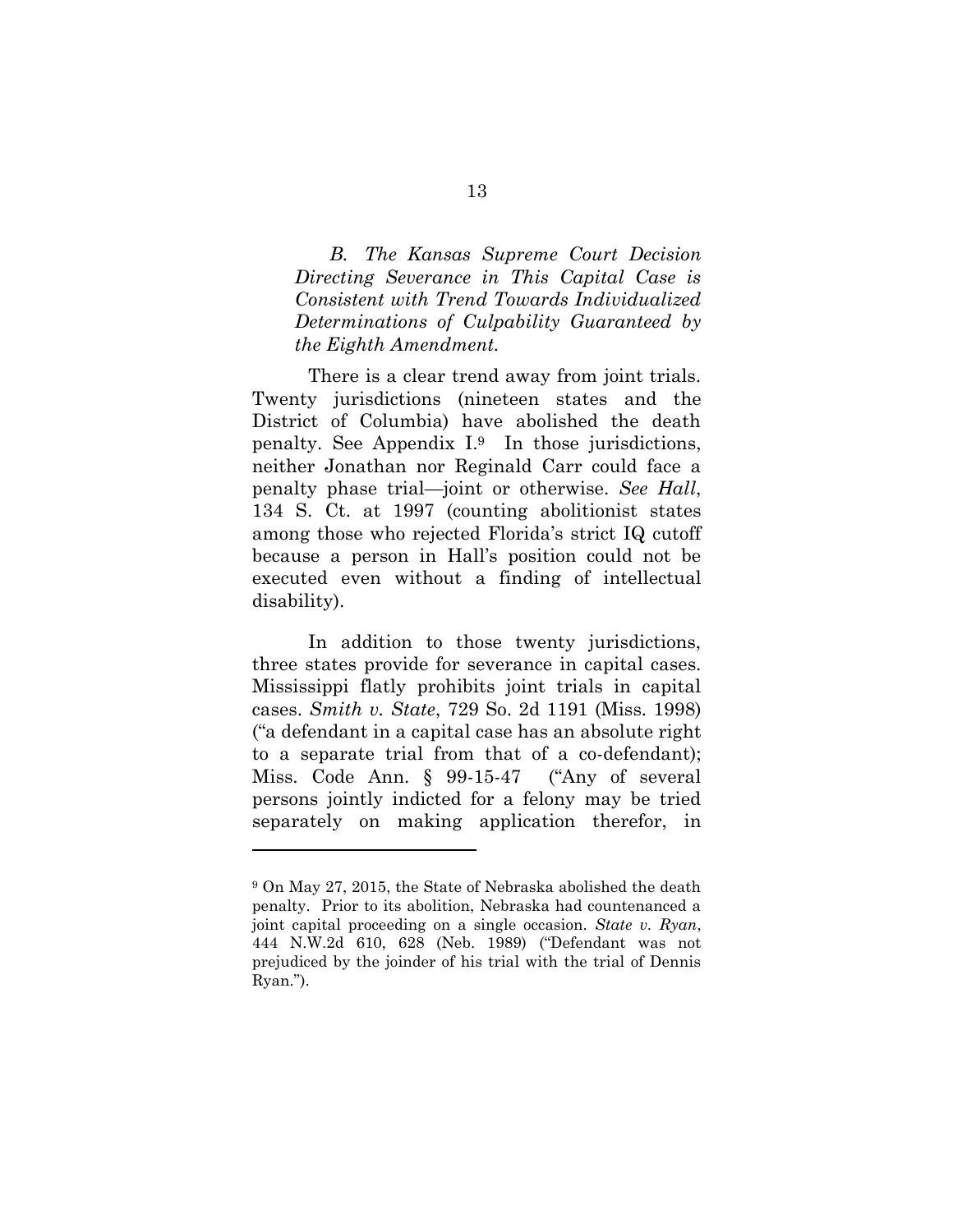capital cases."). Ohio employs a strong presumption against joint trials. Ohio Rev. Code Ann. § 2945.20 ("When two or more persons are jointly indicted for a capital offense, each of such persons shall be tried separately."). Georgia law, adopted after *Furman v. Georgia*, provides "if the state is seeking the death penalty, Code Ann. § 27-2101 gives any defendant so electing the absolute right to be tried separately." *Reaves v. State*, 250 S.E.2d 376, 382 (Ga. 1978); *See* Ga. Code Ann. § 17-8-4 ("When two or more defendants are jointly indicted for a capital offense, any defendant so electing shall be separately tried unless the state shall waive the death penalty.").

In two other states—New Hampshire and Wyoming—amicus could not find evidence of any joint trial in a capital case in the modern era. *See State v. Best*, 12 P.2d 1110 (Wyo. 1932); *State v. Doolittle*, 58 N.H. 92 (1877). Moreover, as noted in Appendix I (C), a significant number of jurisdictions have long since abandoned joint trials in capital cases. In Louisiana, there is no record of a joint capital trial proceeding to an actual verdict. See *State v. Laymon*, 97-1520 (La. App. 4 Cir 3/15/00); 756 So.2d 1160 (involving the only case identified by amicus in which a severance in a capital case was denied; ending in a mistrial and a retrial on second degree murder). Montana's only joined capital trials occurred prior to this Court's ruling in *Ring v. Arizona*, where the sentencing phase occurred before a judge only. *State v. Gollehon*, 864 P.2d 249 (Mont. 1993); *State v. Turner*, 864 P.2d 235 (Mont. 1993). Virginia has no appellate record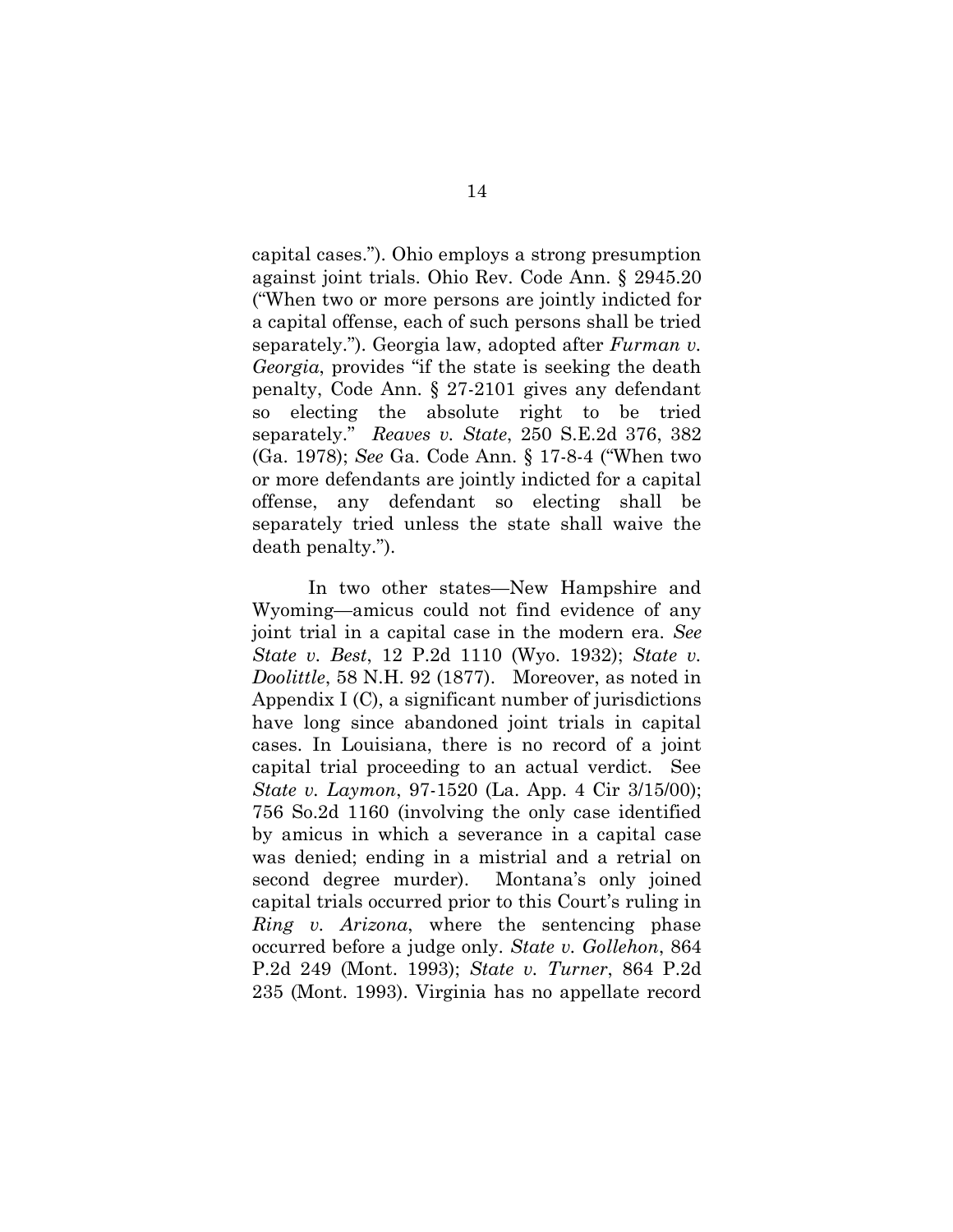of a joined capital proceeding resulting in a death verdict. Washington and Idaho have not had joined capital proceedings in over thirty years.<sup>10</sup>

Here, amicus does not suggest that this case requires a categorical rule imposing severance in capital cases. However, it is apparent that, in the majority of jurisdictions, individualized determinations of culpability are the norm. The Kansas Supreme Court decision was in step with the judgment of this majority of jurisdictions.

As the United States details in its Brief, the federal death penalty presents something of a counter-point to the national norm disfavoring joint penalty phase trials.<sup>11</sup> Br. of The United States at 20 (identifying "19 capital trials since 2000" with joint penalty phase proceedings and "16 capital trials during that time in which district courts exercised their discretion to grant a severance of capital defendants at either the guilt or penalty phase"). *But see United States v. Ayala Lopez*, 319 F. Supp. 2d 236, 240 (D. P.R. 2004) ("in the majority of federal death penalty cases some type of severance has been granted."). The Brief of the

l

<sup>10</sup> *State v. Grisby,* 647 P.2d 6, 15 (Wash. 1982) ("Frazier argues the failure of the trial court to sever the penalty phase of the trial denied his constitutional right to confront his accusers."); *State v. Caudill*, 706 P.2d 456, 462 (Idaho 1985).

<sup>11</sup> The widespread use of joined trials in federal cases arises from the presumption for joint trials in conspiracy cases. *See, e.g.*, *United States v. Reavis*, 48 F.3d 763, 767 (4th Cir. 1995).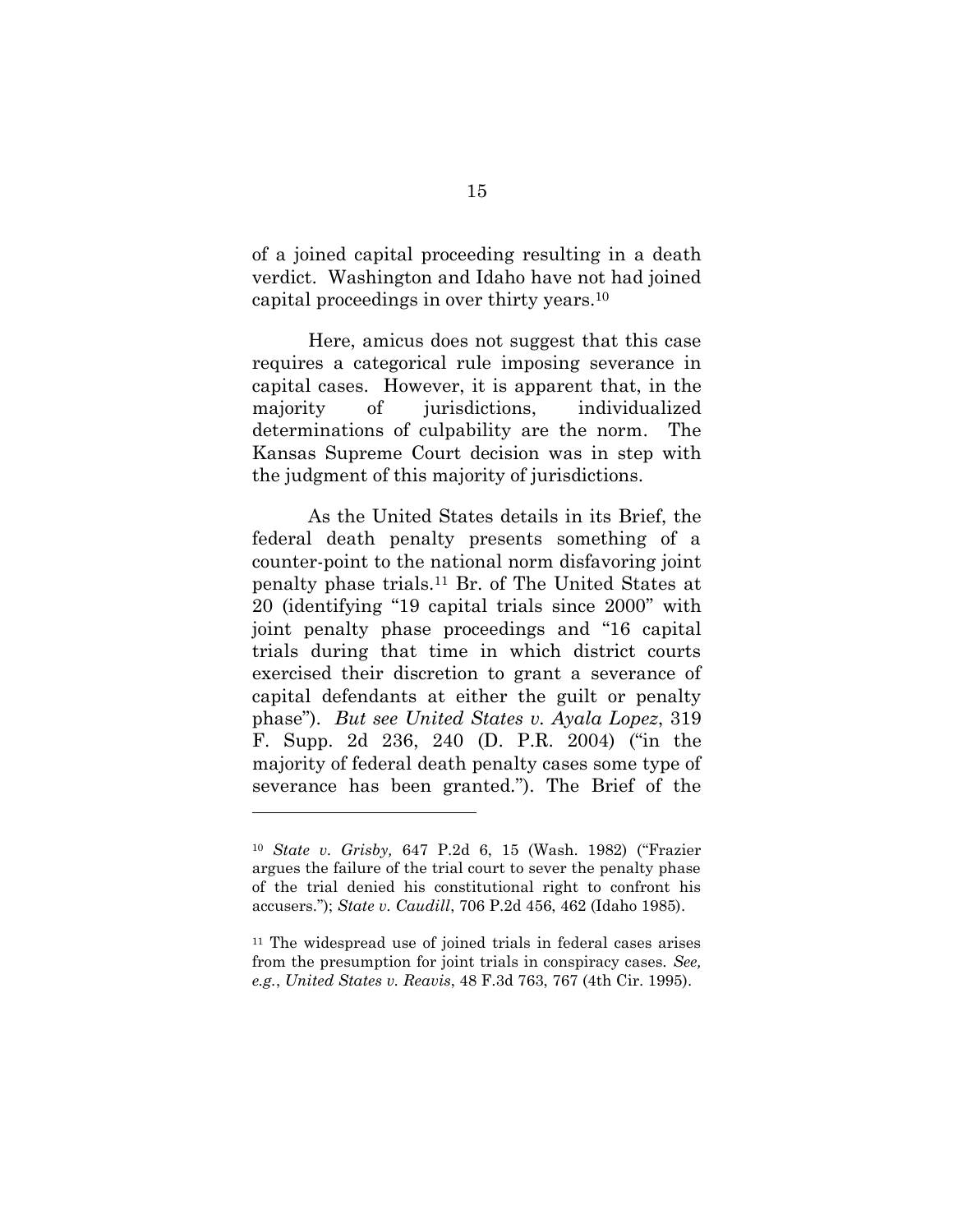United States omits a number of cases involving joined cases as well as those where severance has appeared to be granted. See Appendix II (B) (numbers 17-29); Appendix II (A) (numbers 19-25). Regardless, it is hard to know what to make of those numbers. First, as noted above, the numbers provided by the Government appear to underrepresent a number of cases where federal district courts have severed capital proceedings or required sequential penalty phase proceedings to prevent the prejudice associated with joint penalty phase trials. Second, the Government does not note whether the defendants in each of those nineteen (19) (or, as corrected in Appendix II (A), twenty-five (25)) joint trials requested severance. *See, e.g.*, *United States v. Bernard*, 299 F.3d 467, 475 (5th Cir. 2002) ("Vialva urges that the trial court should have severed his case from Bernard's at the penalty phase of trial. . . . Vialva concedes that this issue must be reviewed for plain error, since he did not object to Bernard's evidence and failed to renew an unsuccessful pretrial motion for severance."); *id.* ("Vialva, but not Bernard, moved to sever the trials at the outset of the proceedings").12 Third, the

l

<sup>12</sup> Similarly, in *United States v. Coonce*, No. 10-CR-03029 (W.D. Mo. 2014), the district court denied the severance requested by defendant-Coonce because it was objected to by defendant-Hall. Both were sentenced to death. Whatever one infers from this sequence of events, the failure to sever (or hold sequential proceedings, as other federal courts have done, see *United States v. Lewis*, No. 07-CR-00550 (E.D. Pa. 2013) (5/14/2013); *United States v. Aquart*, 2010 U.S. Dist. LEXIS 82877 at \*25–26, to ensure that one defendant receives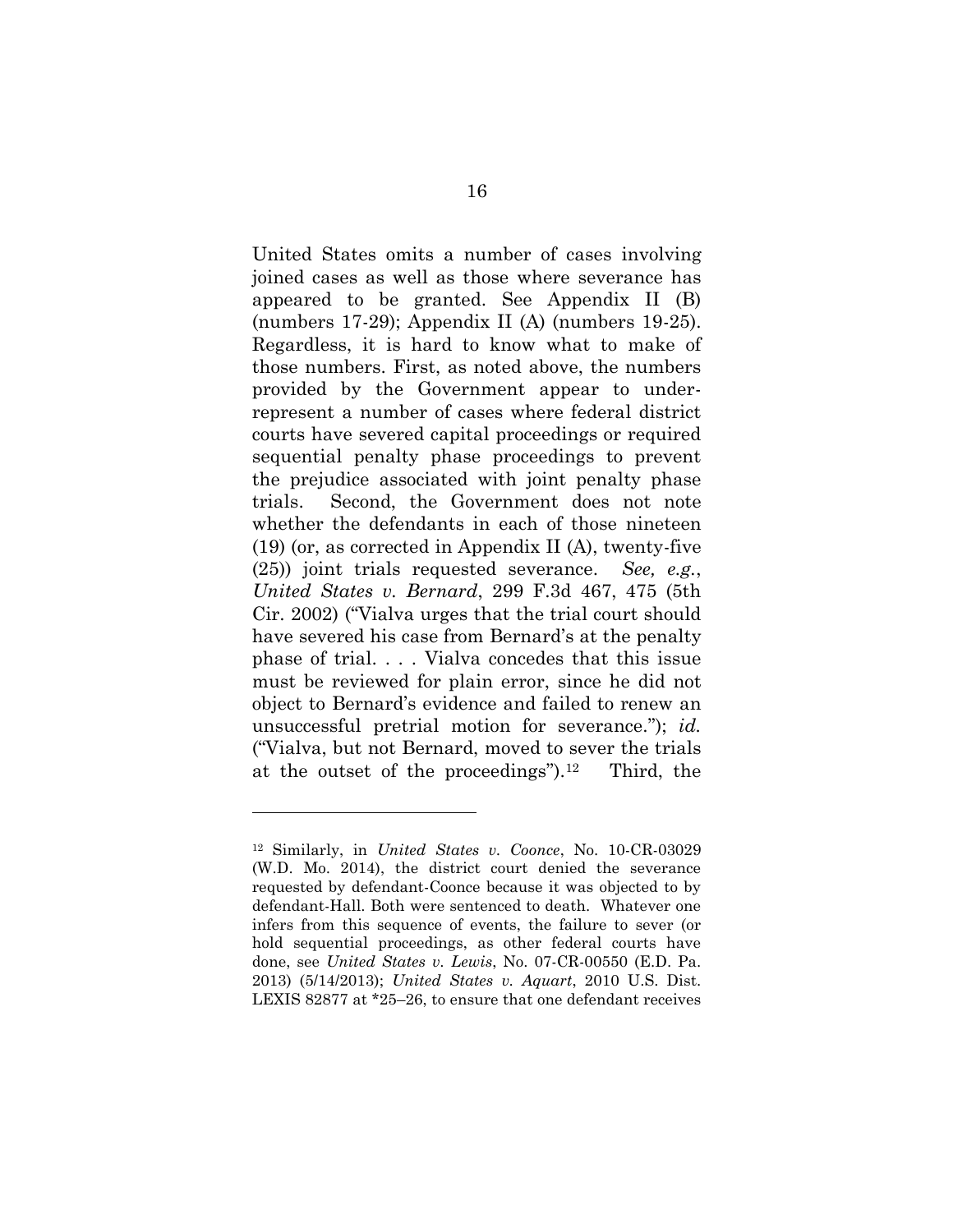data provided by the United States is at best misleading. Indeed, in at least one of the nineteen cases that the United States cites as an example of joined capital proceedings – *United States v. Lecco*, No. 05-CR-00107 (S.D. W. Va. 2007) – the matter was ultimately severed after a reversal of both defendants' death sentences. *See United States v. Lecco,* 2009 U.S. Dist. LEXIS 79799 (S.D. W. Va. Sept. 3, 2009). During the subsequent severed retrial proceedings, one defendant received a life sentence and the other pled to a sentence less than life. This hardly provides support for the principle that joint proceedings are regularly conducted, let alone confidence that the two death sentences initially imposed in the joint proceeding provided a reliable determination of culpability. Regardless, when more than half of the federal capital cases identified are severed or tried sequentially, it provides further support for amicus's contention that the decision of the Kansas Supreme Court comported with the national consensus.

<span id="page-24-0"></span>*C. Joint Penalty Phase Proceedings Can Create An Unacceptable Risk That A Person Will Be Executed Despite Factors That Warrant Leniency*

Joint penalty phase proceedings create an unacceptable risk that defendants – entitled to

 $\overline{a}$ 

the mitigating evidence in his co-defendant's case but the other defendant is not prejudiced by the comparable evidence) hardly gives confidence in the reliability of the joined process.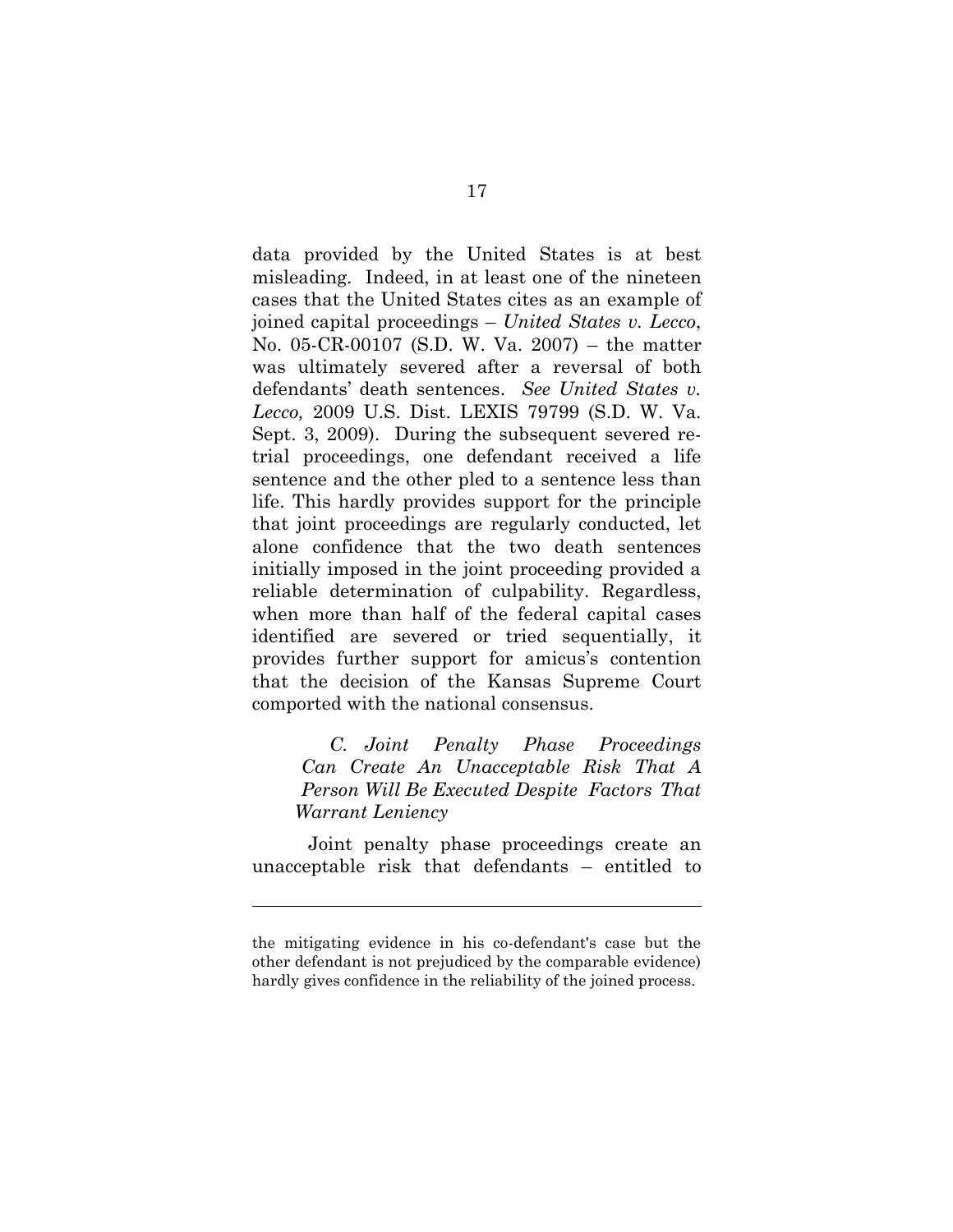individualized determinations of culpability – will be punished in concert. As noted in Appendix II (A), the disquieting reality is that defendants tried together receive the same punishment in the vast majority of the cases (whether death or life imprisonment). *See* Appendix II (A) (noting that every single defendant tried together received the same punishment). The Governmental interest in "consistent penalties" is at its nadir where defendants with widely divergent levels of culpability both receive the same sentence. The assurance of Petitioner and her amicus the United States, that juries are readily able to differentiate the moral culpability of jointly tried defendants is undermined by the apparent circumstance that no joint trial identified in Appendix II (A) resulted in distinct or different punishments. What are the odds, we ask, that every joined penalty phase trial involved defendants of distinctly the same culpability, so much so that jury returned the very same sentence? Or does the circumstance of the same verdicts in these joined penalty phases connote an unnecessary risk that defendants tried together will receive the same sentence despite distinct levels of culpability?

Many federal courts facing the issue have decided, similar to the decision of the Kansas Supreme Court, to avoid the risk of an unreliable death sentence. Recognizing that joinder was generally presumed, the district court in *United States v. Lecco* nevertheless observed: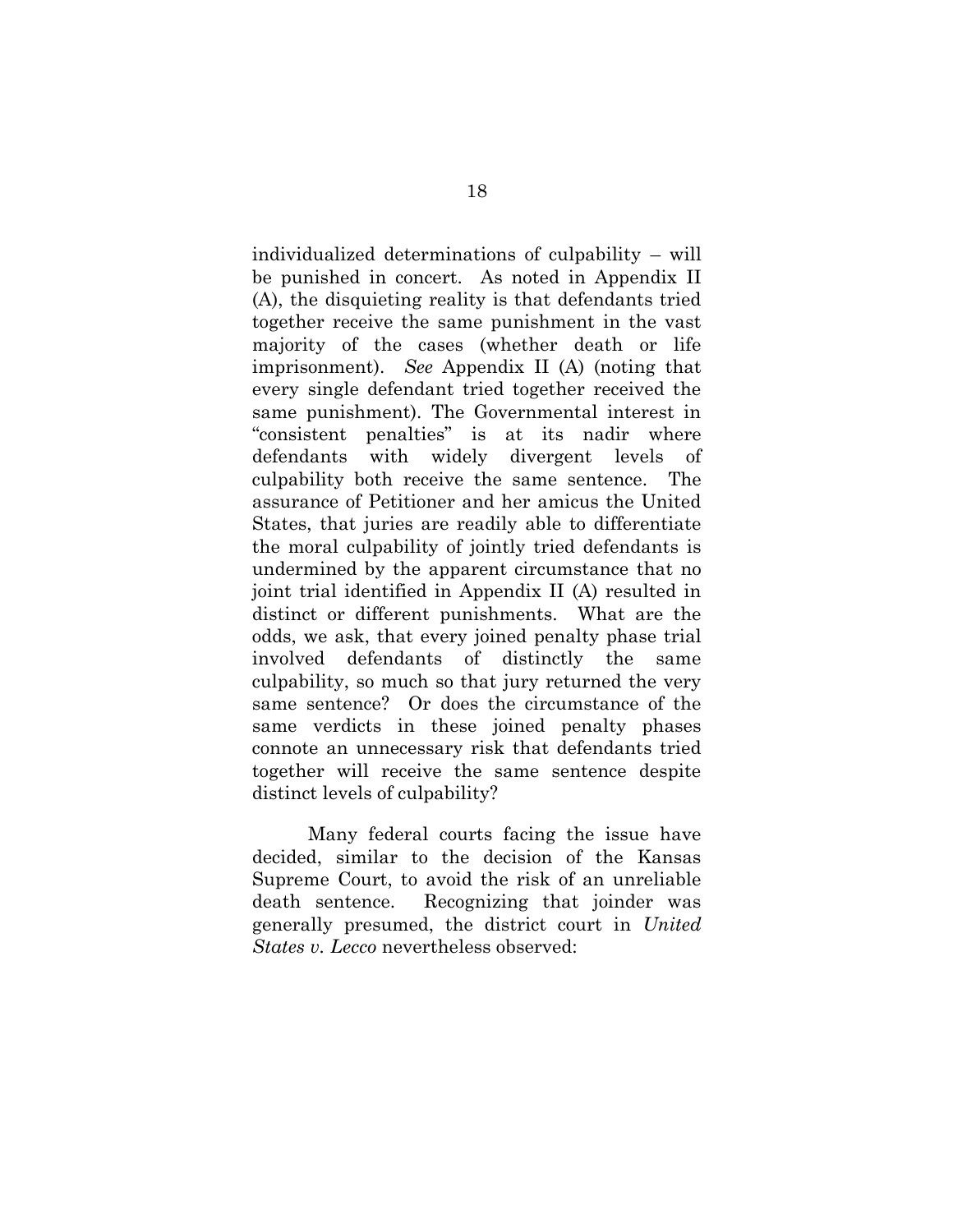[T]he gravity of the sentence sought especially implicates the societal interest in convicting only the guilty. The dual-prosecutor quandary is a particular concern in this regard. In any capital proceeding, an accused convicted of the crimes charged is next faced with offering the best possible case in mitigation so as to avoid the ultimate sanction.

In assuring that only those most deserving of a capital sentence actually receive it, society benefits from allowing a defendant to make the best case in mitigation possible to a fact finder who has under consideration that defendant alone. This one-on-one adversarial approach more faithfully implements the apparent intention of the FDPA, and the jurisprudence of the Supreme Court, that a capital defendant receive from the jury an individualized decision concerning the propriety of the ultimate sanction.

*Lecco*, 2009 U.S. Dist. LEXIS 79799 at \*9–10. Similarly, in *United States v. Johnson, Jones Sr. and Smith*, the district court observed:

> Under the Eighth Amendment, a capital defendant is entitled to an individualized hearing to prevent the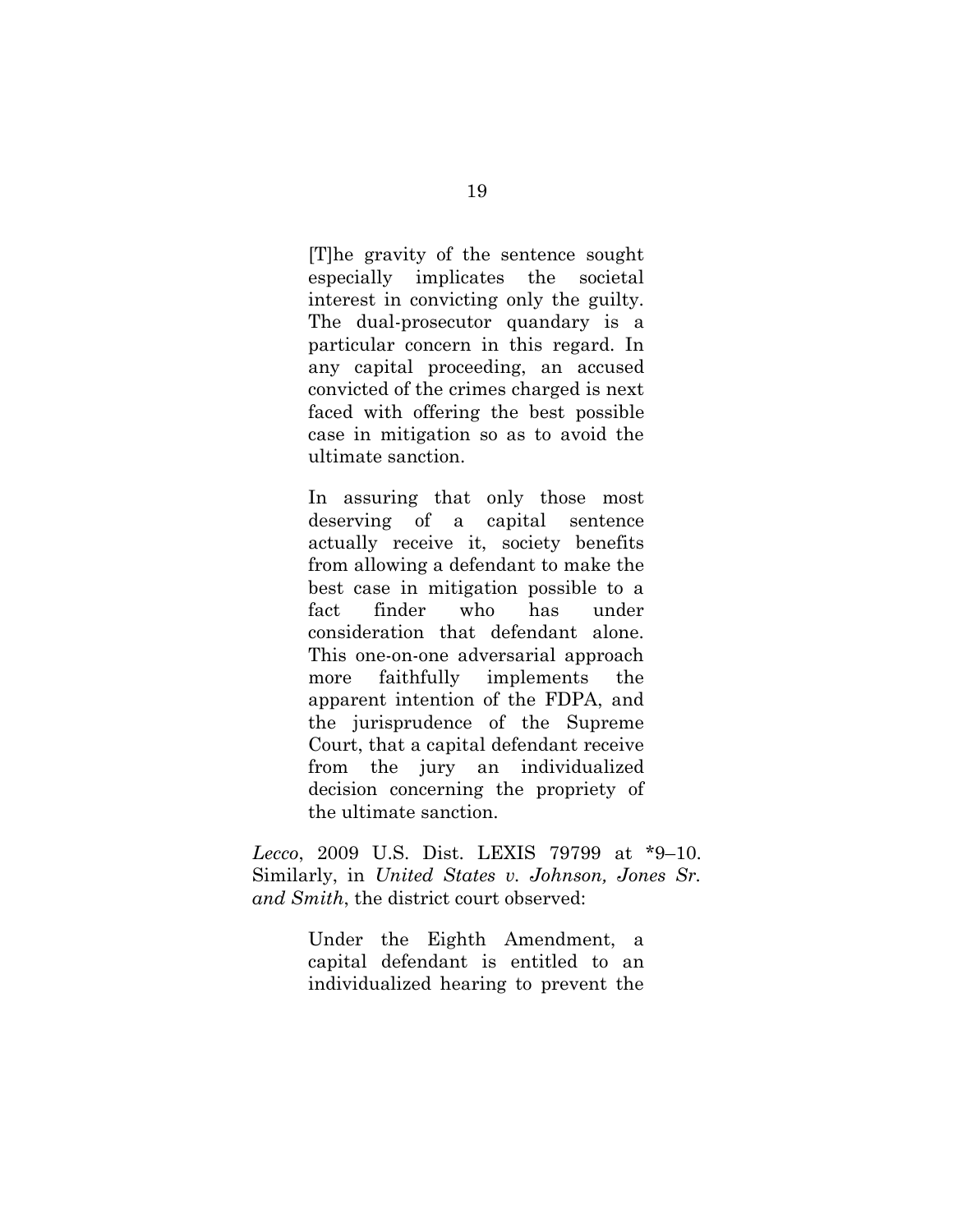arbitrary and capricious imposition of the irrevocable punishment of the death. . . . The Court finds that a joint penalty phase in this case would necessarily dilute the focus from one individual in the eyes of the jury and prejudicially blur the two defendants' arguments with respect to mitigation. To the extent that both Defendants argue the same theory of mitigation, the reasonably anticipated effect could be to undermine the integrity of the individualized hearing and be less persuasive by virtue of the repetition.

*United States v. Johnson, Jones Sr. and Smith*, 04 cr-00017 (Doc. 1630) (E.D. La. 06/23/2005) (citing *United States v. Green*, 324 F. Supp. 2d 311, 326 (D. Mass. 2004) ("virtually every argument for mitigation made by one defendant will be in effect an argument against mitigation as to the other defendant if that defendant cannot claim the same attribute.")). In some instances, federal courts have attempted to reduce the prospect of prejudice to a penalty phase determination by ordering sequential penalty phases. *See United States v. Aquart*, 2010 U.S. Dist. LEXIS 82877 at \*25–26 (D. Conn. Aug. 13, 2010) (noting "if a joint penalty trial were held, Azibo could be at risk that the jury's conclusion of Azikiwe's lesser culpability, based on his not being the leader of the Aquart Enterprise, could support a jury's conclusion that Azibo is comparatively more deserving of the death penalty."); *id.* ("risk will be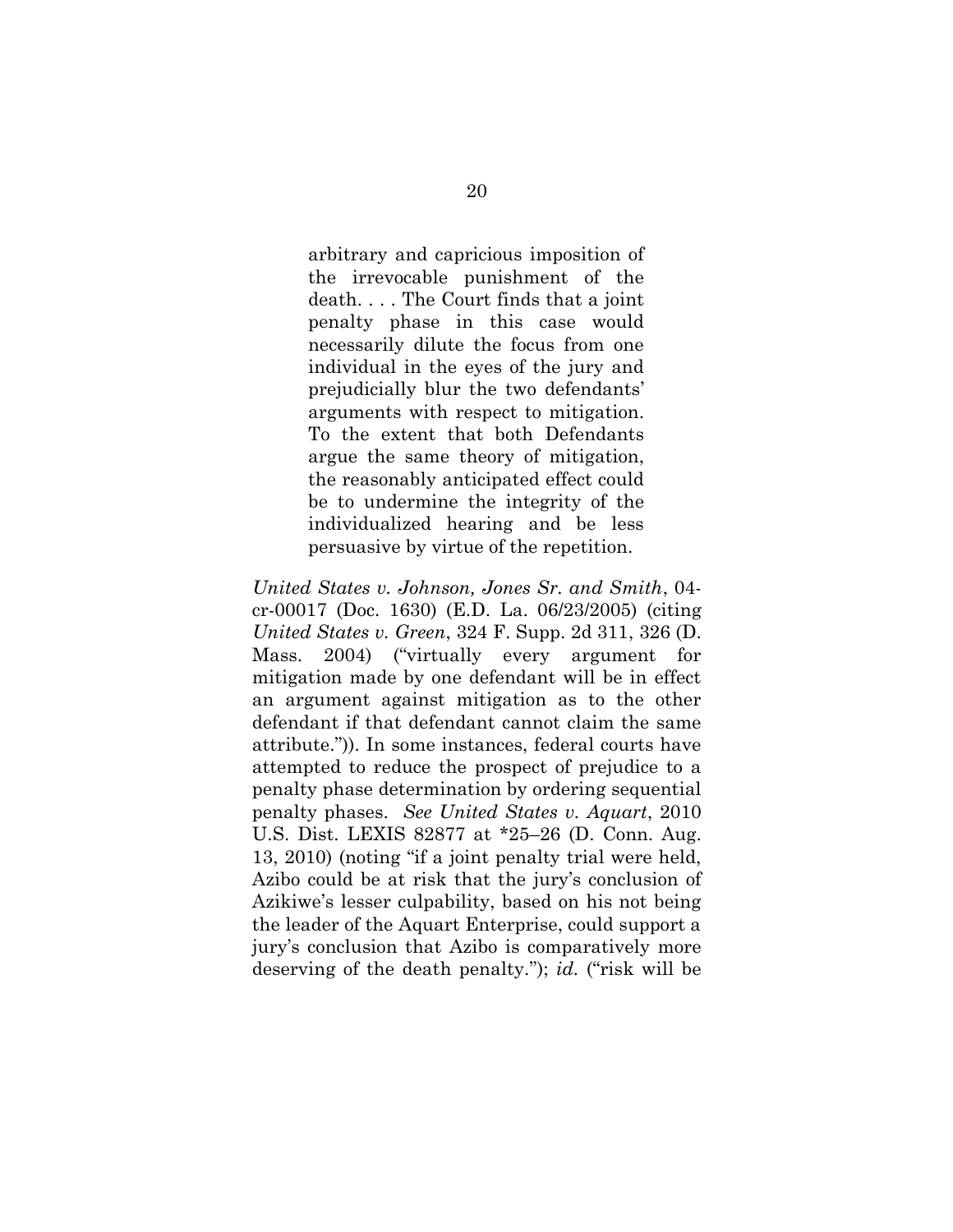largely mitigated by holding separate penalty trials, with Azibo's to be held first").

 These cases do not stand for the proposition that severance is always required in capital cases; only that—as the Kansas Supreme Court appeared to find—the government's interest in joinder in capital cases must sometimes yield to the Eighth Amendment's requirement of individualized determinations. *See also Williams v. Superior Court*, 683 P.2d 699, 707 (Cal. 1984) ("A final consideration in our analysis is that since one of the charged crimes is a capital offense, carrying the gravest possible consequences, the court must analyze the severance issue with a higher degree of scrutiny and care than is normally applied in a noncapital case.").

These opinions reflect a consistency with the considered judgment of the Kansas Supreme Court, as well as the insights of social science research.

Social science research suggests that jurors deciding the penalties for jointly tried capital codefendants are (i) less likely to consider individually a capital defendant's mitigating evidence; (ii) more likely to offer identical sentences based on similar reasoning for each codefendant; and (iii) more likely to arrive at a death sentence.

Several studies suggest the existence of an assimilation effect undermining the interest in individualized determinations of culpability. Dennis J. Devine, Laura D. Clayton, Benjamin B. Dunford, Rasmy Seying, and Jennifer Pryce, *Jury*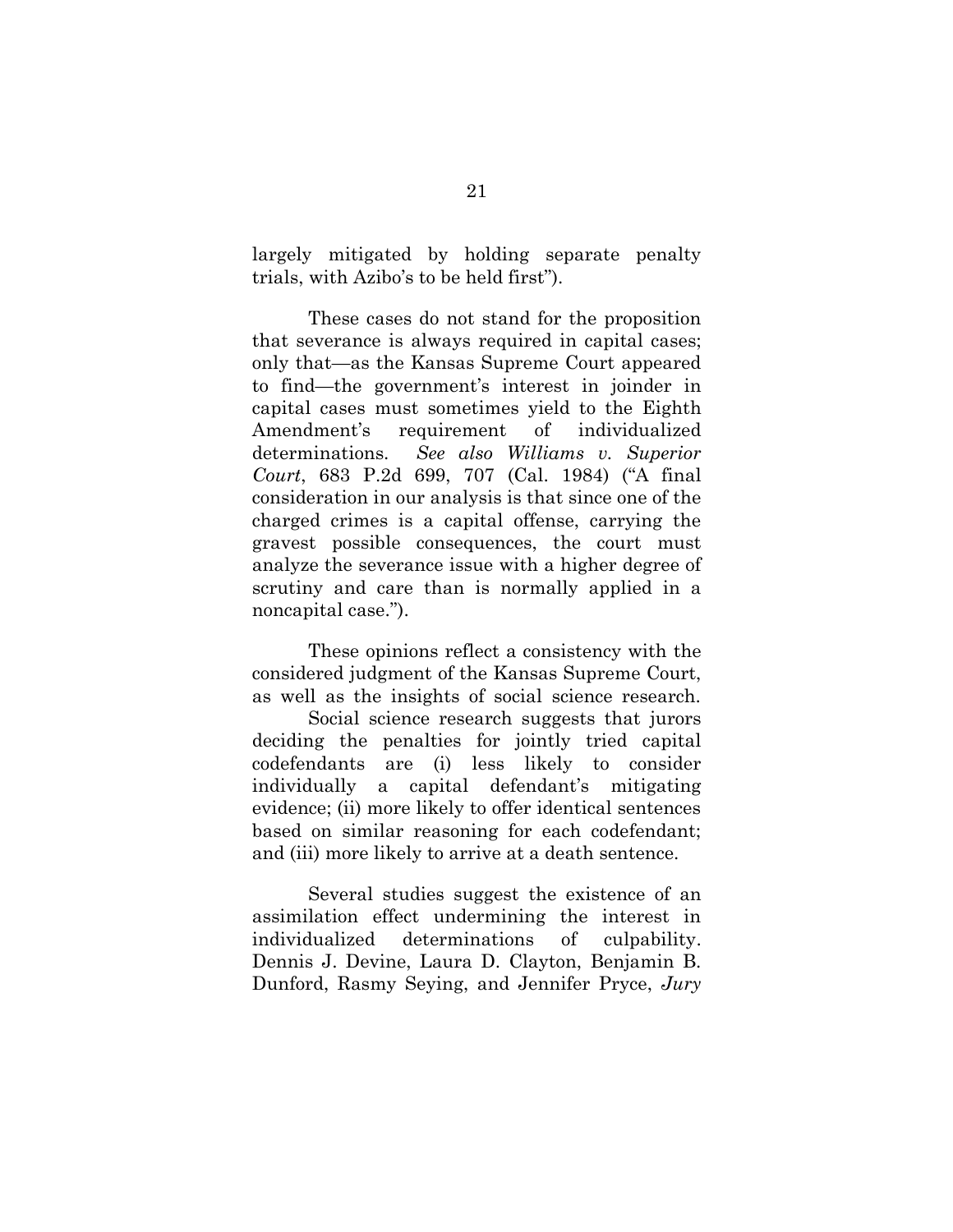*Decision Making: 45 Years of Empirical Research on Deliberating Groups*, 7 PSYCH. PUB. POL. AND L. 622, 672 (2001) ("Three studies suggest the existence of an assimilation effect wherein juries perceive less distinction among defendants in joined trials than in separate trials."). *See also* Lois Heaney, *Severance Motions: Successful Application of Social Science Evidence*, 15 CACJ FORUM 20 (1988) (detailing research conducted by the National Jury Project that found related codefendants tended to be less candid with counsel, and that "family and friends of the defendants agonized that their testimony although favorable as to one defendant would damage the other, if only by faint praise. . . . As a result defendants were often deprived of witnesses essential at either the guilt or penalty phase and the attorneys were left to argue theories of mitigation with little supporting evidence."); Edward Bronson, *Severance of Codefendants in Capital Cases: Some Empirical Evidence*, 21 CACJ FORUM 52 (1994) (noting that "difficulties arise if the penalty phase mitigation is similar for each defendant; equally intractable problems may arise if defense counsel choose different approaches to the penalty phase," and identifying study that determined that in a joined trial "jurors would have great difficulty considering separately the guilt evidence and each individual defendants mitigating penalty-phase evidence").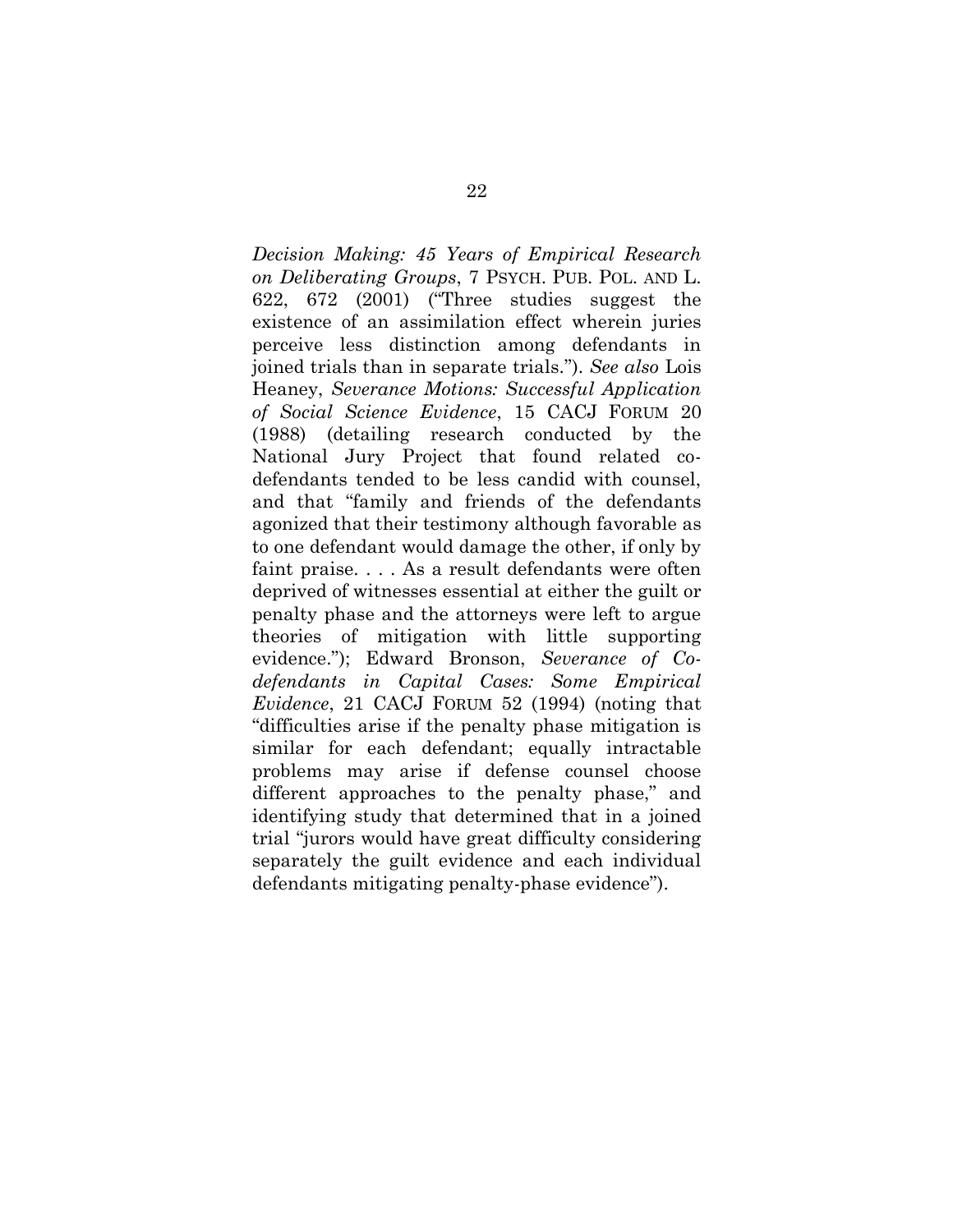### **CONCLUSION**

<span id="page-30-0"></span>For the reasons developed herein, *Amicus* respectfully suggest that this Court uphold the decision of the Kansas Supreme Court.

Respectfully submitted,

| ROBERT J. SMITH        | <b>G. BEN COHEN</b>         |
|------------------------|-----------------------------|
| <b>1600 RIDGE ROAD</b> | Counsel of Record           |
| CHAPEL HILL, NC 27514  | MICHAEL ADMIRAND            |
|                        | <b>636 BARONNE STREET</b>   |
| AMY WEBER              | NEW ORLEANS, LA. 70113      |
| P.O. Box 17265         | 504-529-5955                |
| CHAPEL HILL, NC 27516  | bcohen@thejusticecenter.org |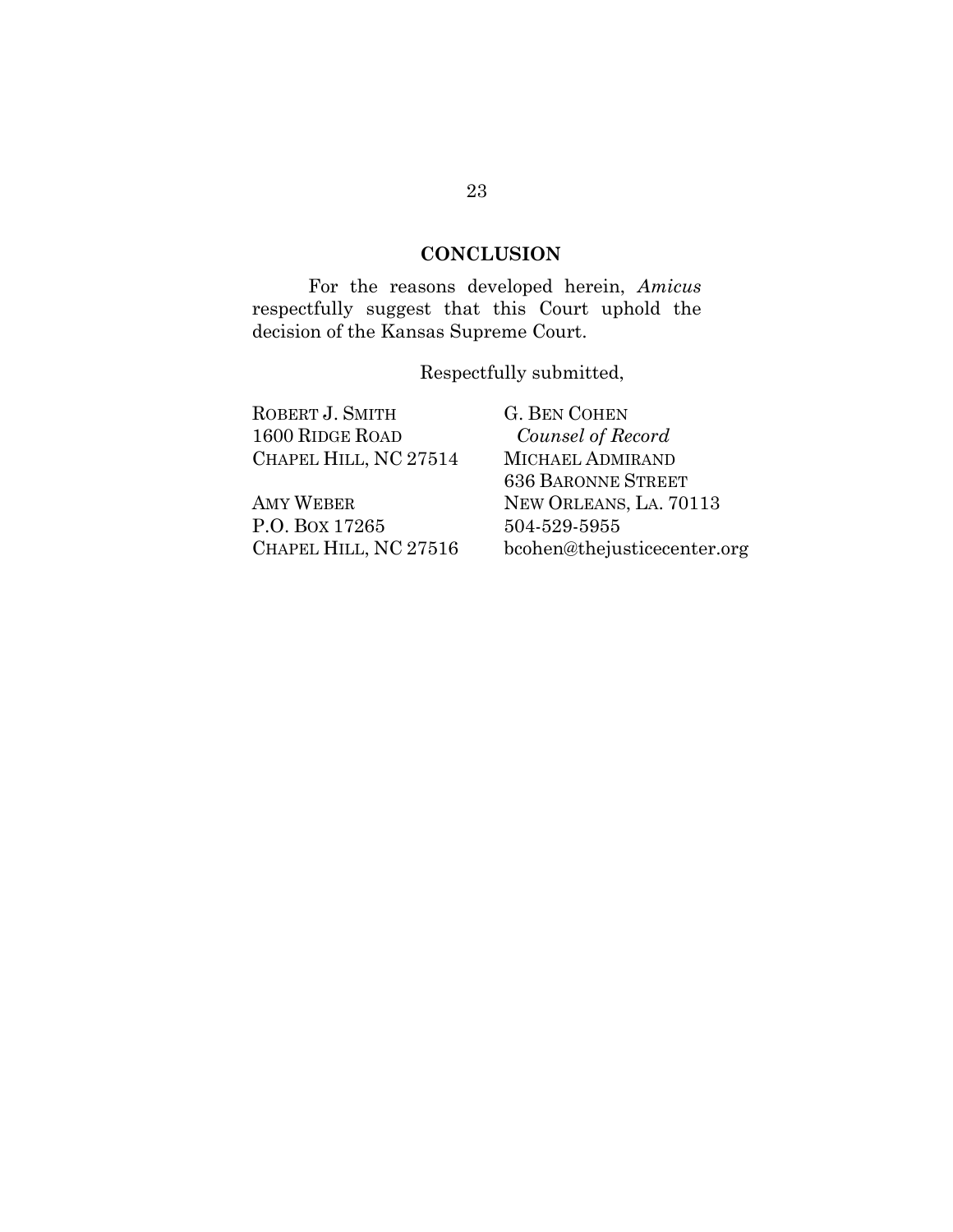## **APPENDIX I**

#### <span id="page-31-0"></span>**Appendix I (A) – Jurisdictions that do not impose the death penalty (20)**

| Minnesota     |
|---------------|
| Nebraska      |
| New Jersey    |
| New Mexico    |
| New York      |
| North Dakota  |
| Rhode Island  |
| Vermont       |
| West Virginia |
| Wisconsin     |
|               |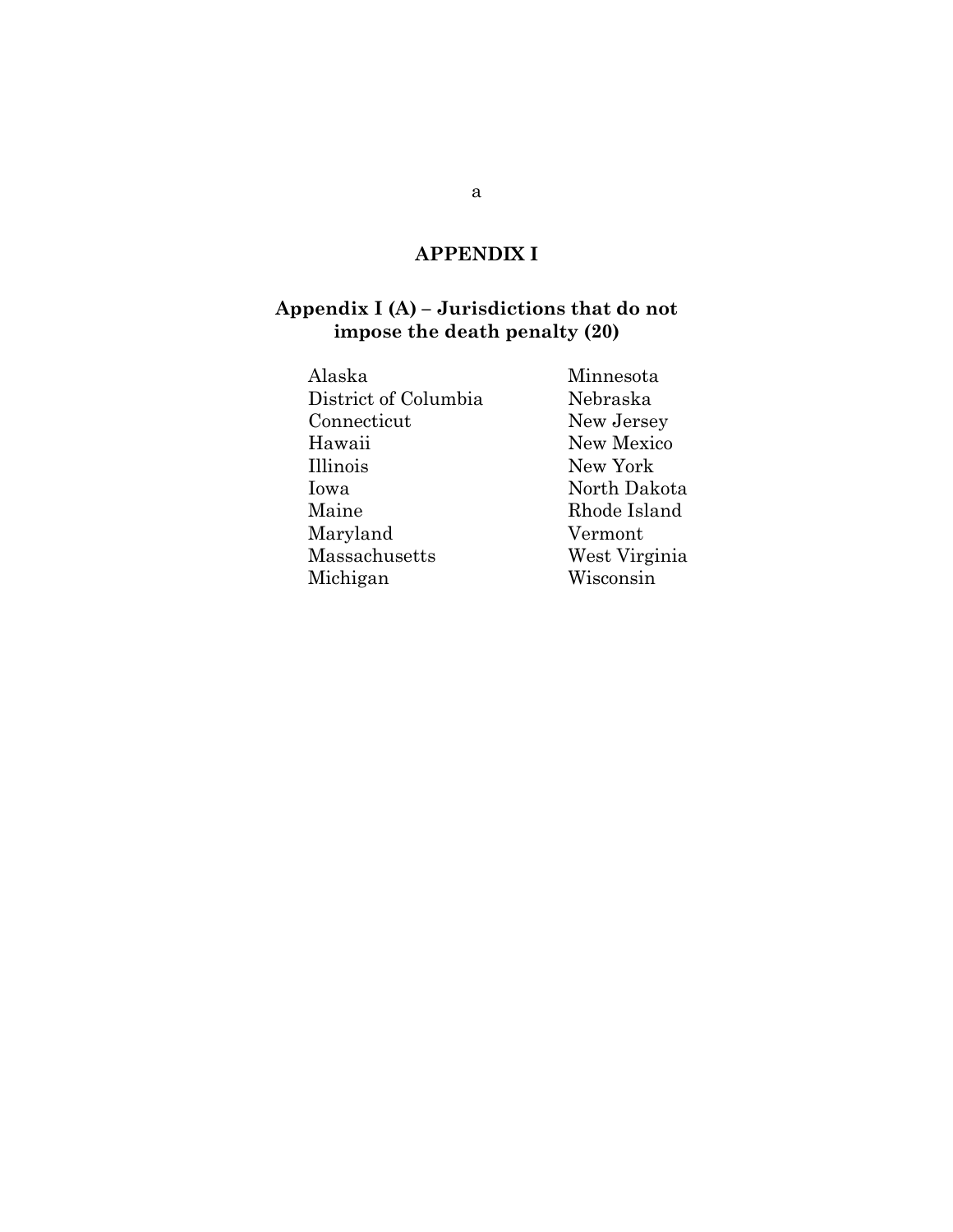#### **Appendix I (B) – Jurisdictions that prohibit joint capital trials (3)**

- Georgia: Ga. Code Ann. § 17-8-4(a) (allowing automatic severance upon election by any defendant in a capital trial)
- Mississippi: Miss. Code Ann. § 99-15- 47 (allowing automatic severance upon application by any defendant for any felony)
- Ohio: Ohio Rev. Code Ann. § 2945.20 (allowing automatic severance unless good cause can be shown).<sup>1</sup>

#### **Appendix I (C) – Jurisdictions that have no appellate decision reflecting a joint capital sentencing phase with a jury (12)**

Colorado Oregon Idaho Utah Missouri Virginia

l

Arizona New Hampshire Louisiana South Dakota Montana Wyoming

<sup>&</sup>lt;sup>1</sup> Even with this theoretical allowance of joinder, no joint capital penalty phase has occurred before a jury in Ohio.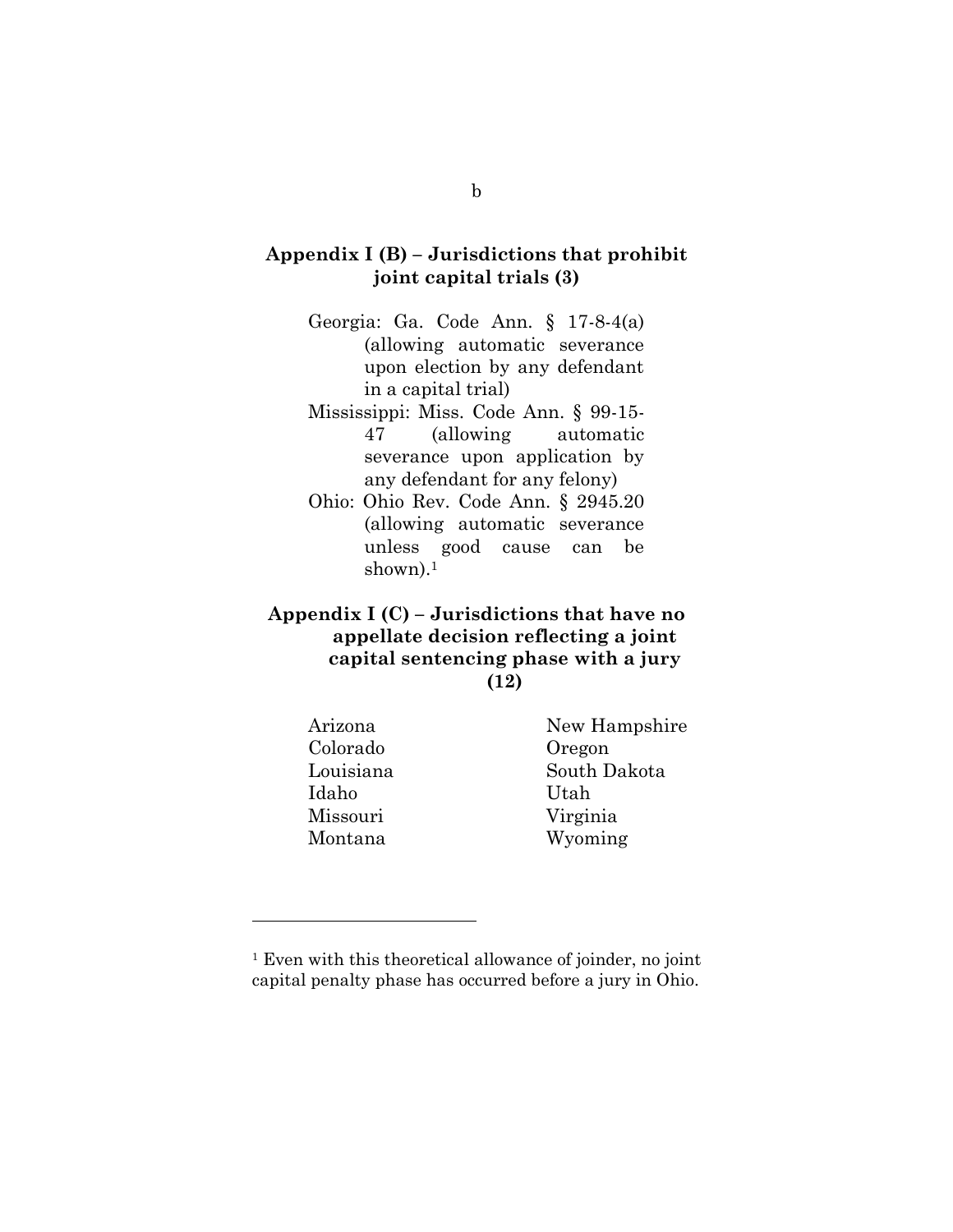#### **Appendix I (D) – Jurisdictions that have had a joint capital sentencing phase with a jury and last reported decision**

- Alabama<sup>2</sup> latest reported trial in 1995: *Hardy v. State*, 804 So. 2d 247 (Ala. Crim. App. 1999)
- Arkansas latest reported trial in 1994: *Echols v. State*, 936 S.W.2d 509 (Ark. 1996); *Echols v. State*, 902 S.W.2d 781 (Ark. 1995)
- California latest reported trial in 1996: *People v. Valdez*, 281 P.3d 924 (Cal. 2012)
- Delaware latest reported trial in 1998: *Barrow v. State*, 749 A.2d 1230 (Del. 2000) (no severance requested)
- Florida<sup>3</sup> latest reported trial in 2007: *Jackson v. State*, 25 So. 3d 518 (Fla. 2009)
- Indiana latest reported trial in 1990: *Roche v. State*, 690 N.E.2d 1115 (Ind. 1997); *Roche v. State*, 596 N.E.2d 896 (Ind. 1992).

l

<sup>2</sup> Alabama sentencing juries return only advisory verdicts. Judges retain final decision on sentencing. Ala. Code § 13A-5-46; Ala. Code § 13A-5-47 ("While the jury's recommendation concerning sentence shall be given consideration, it is not binding upon the court.").

<sup>3</sup> Florida sentencing juries return only advisory verdicts. Judges retain final decision on sentencing. Fla. Stat. § 921.141 ("Notwithstanding the recommendation of a majority of the jury, the court, after weighing the aggravating and mitigating circumstances, shall enter a sentence of life imprisonment or death. . . .").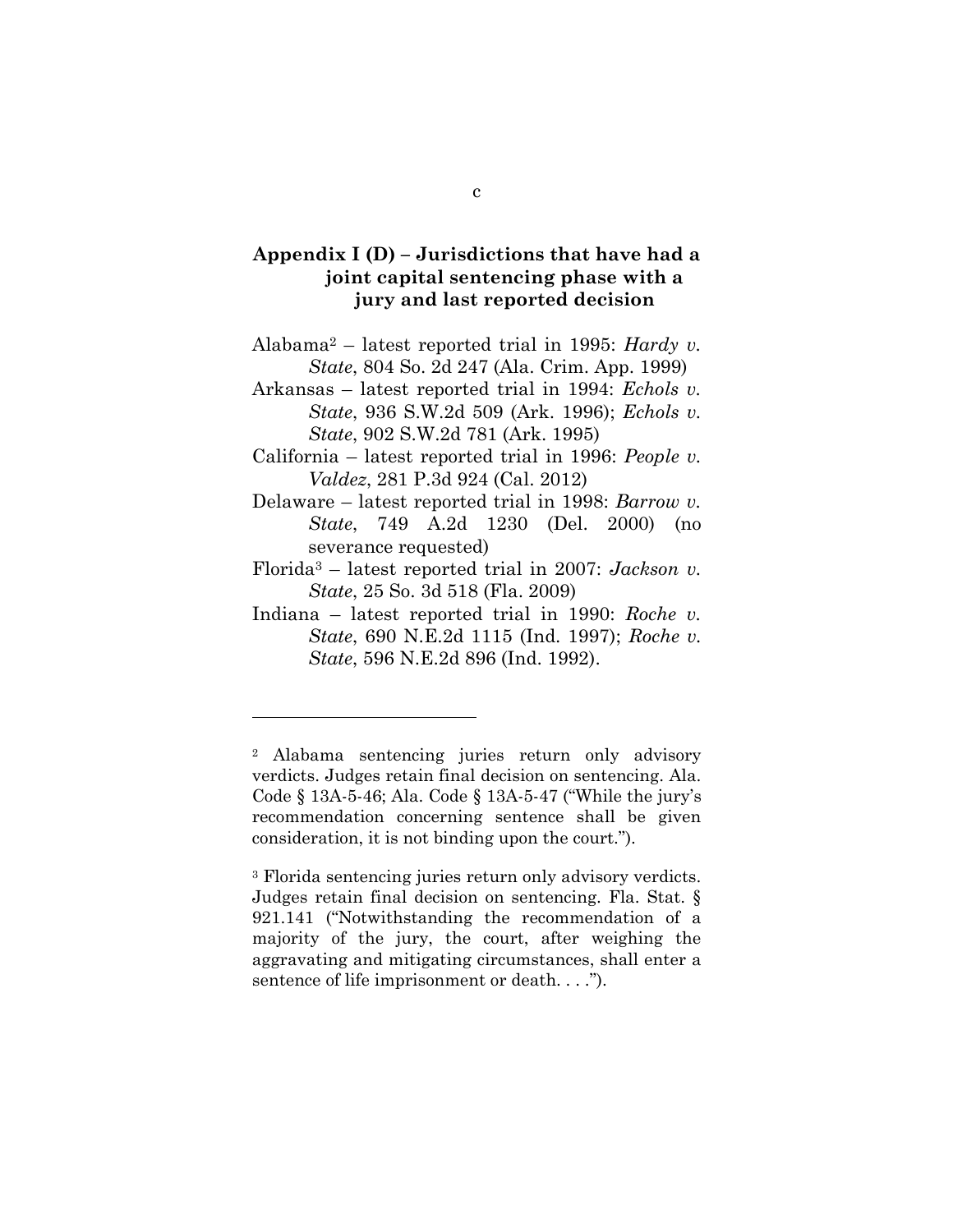- Kentucky latest reported trial in 2000: *Caudill v. Commonwealth*, 120 S.W.3d 635 (Ky. 2003)
- Nevada latest reported trial in 2006: *Chartier v. State*, 191 P.3d 1182 (Nev. 2008)
- North Carolina latest reported trial in 2001: *State v. Bell*, 603 S.E.2d 93 (N.C. 2004); State v. Sims, 588 S.E.2d 55 (N.C. Ct. App. 2003)
- Oklahoma latest reported trial in 2004: *Lay v. State*, 179 P.3d 615 (Okla. Crim. App. 2008) (no severance requested)
- Pennsylvania latest reported trial in 2010: *Commonwealth v. Floyd*, 2013 Pa. Super. Unpub. LEXIS 2368 (Pa. Super. Ct. 2013); *Commonwealth v. Warner*, 2013 Pa. Super. Unpub. LEXIS 2353 (Pa. Super. Ct. 2013)
- South Carolina latest reported trial in 1986: *State v. Howard*, 369 S.E.2d 132 (S.C. 1988); *Howard v. Moore*, 131 F.3d 399 (4th Cir. 1997)
- Tennessee latest reported trial in 1999: *State v. Graham*, 2001 Tenn. Crim. App. LEXIS 241 (Tenn. Crim. App. Mar. 29, 2001)
- Texas latest reported trial in 1985: *Barrientes v. State*, 752 S.W.2d 524 (Tex. Crim. App. 1987); *Barrientes v. Johnson*, 221 F.3d 741 (5th Cir. 2000) (no severance requested)
- Washington latest reported trial in 1978: *State v. Grisby*, 647 P.2d 6 (Wash. 1982); *State v. Grisby*, 2004 Wash. App. LEXIS 1135 (Wash. Ct. App. June 1, 2004)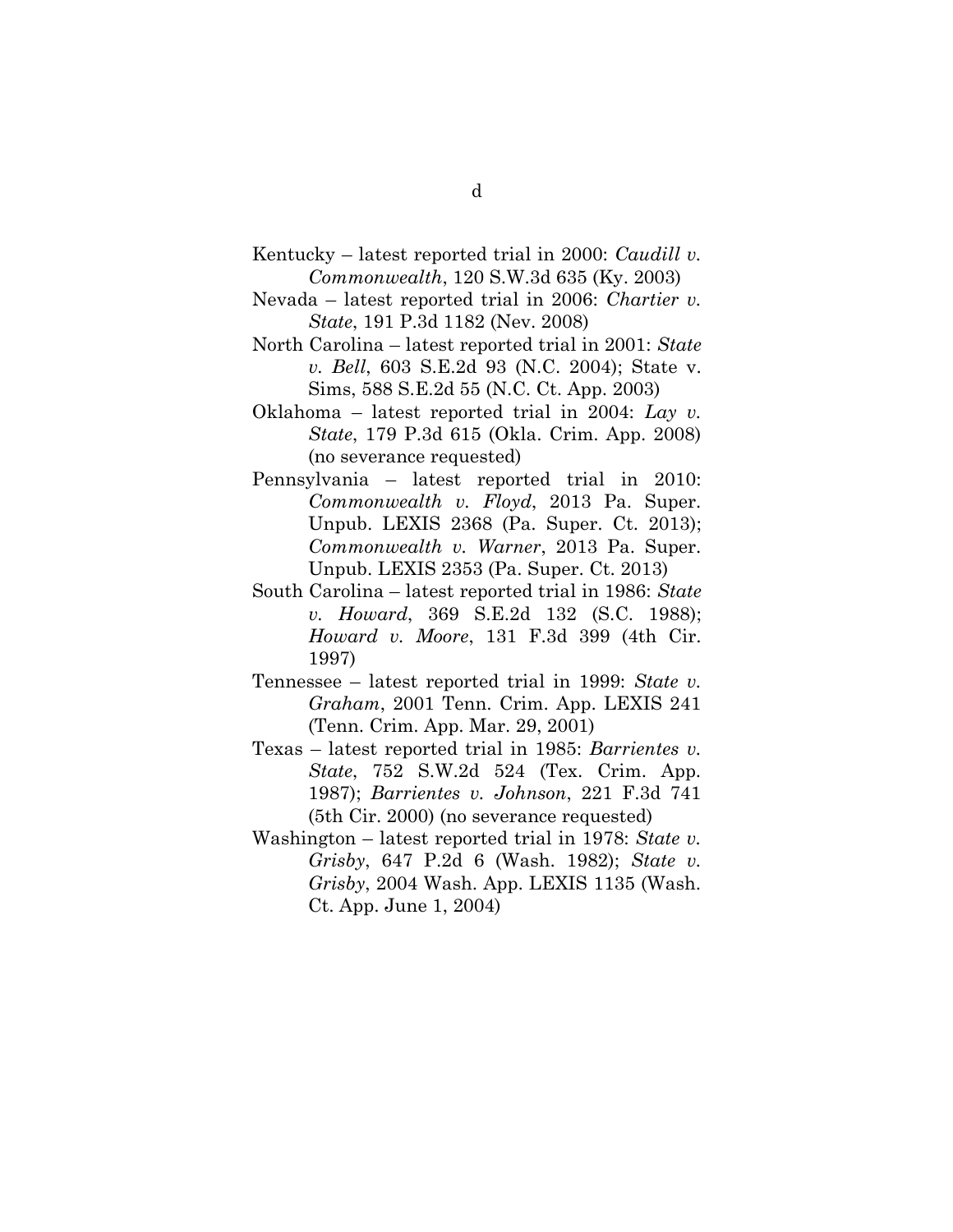#### **APPENDIX II**

#### <span id="page-35-0"></span>Appendix II (A) – Federal Capital Trials Involving Joint Penalty-Phase Proceeding **(bold = information not provided by the United States of America as Amicus)**

1. *United States v. Coonce*, No. 10-CR-03029 (W.D. Mo. 2014) (Wesley Paul Coonce, Jr. and Charles Michael Hall) **(death, death)**; **(Offered sequential trial; rejected by one defendant);**

2. *United States v. Salad*, No. 11-CR-00034 (E.D. Va. 2012) (Ahmed Muse Salad, Abukar Osman Beyle, and Shani Shiekh Abrar) **(life, life, life)**;

3. *United States v. Snarr*, No. 09-CR-00015 (E.D. Tex. 2009) (Mark Isaac Snarr and Edgar Baltazar Garcia) **(death, death)**;

4. *United States v. Mills*, No. 02-CR-00938 (C.D. Cal. 2007) (Wayne Bridgewater and Henry Michael Houston) **(life, life)**;

5. *United States v. Dinkins*, No. 06-CR-00309 (D. Md. 2009) (James Dinkins and Melvin Gilbert) **(life, life)**;

6. *United States v. Varela*, No. 06-CR-80171 (S.D. Fla. 2009) (Ricardo Sanchez, Jr. and Daniel Troya) **(death, death)**;

7. *United States v. Lecco*, No. 05-CR-00107 (S.D. W. Va. 2007) (George M. Lecco and Valerie Friend) **(death, death)**; **(Severance granted on retrial) (on retrial, life, and less than life);**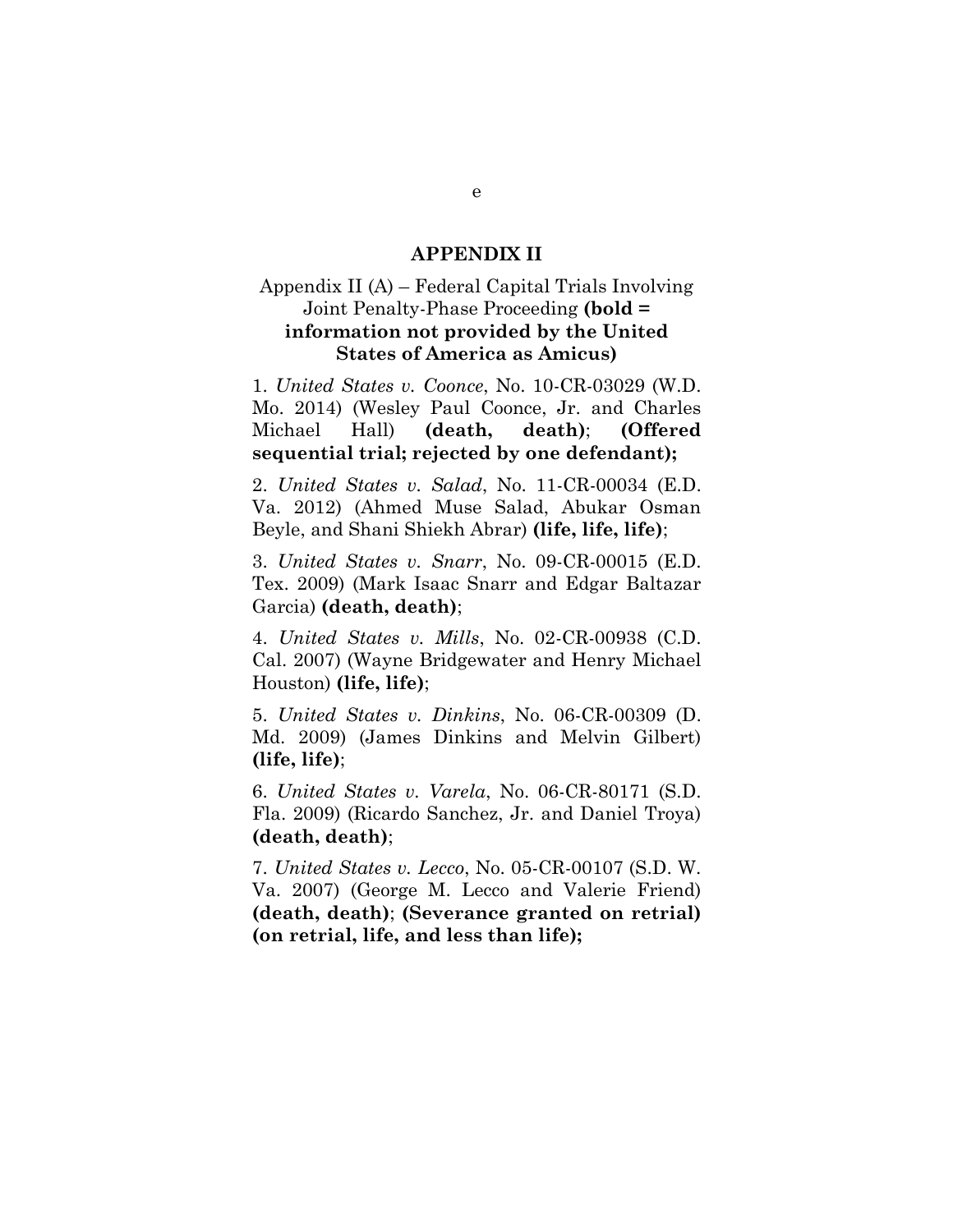8. *United States v. Mikhel*, No. 02-CR-00220 (C.D. Cal. 2007) (Iouri Mikhel and Jurijus Kadamovas) **(death, death)**;

9. *United States v. Mills*, No. 02-CR-00938 (C.D. Cal. 2006) (Barry Byron Mills and T.D. Bingham) **(life, life)**;

10. *United States v. Williams*, No. 01-CR-00512 (E.D. Pa. 2006) (Vincent Williams, Jamain Williams, and Andre Cooper) **(life, life, life)**;

11. *United States v. James*, No. 02-CR-00778 (E.D.N.Y. 2005) (Richard James and Ronald Mallay) **(life, life)**;

12. *United States v. Rivera*, No. 04-CR-00283 (E.D. Va. 2005) (Oscar Antonio Grande and Ismael Juarez Cisneros) **(life, life)**;

13. *United States v. Williams*, No. 00-CR-01008 (S.D.N.Y. 2005) (Elijah Bobby Williams and Reverend Michael Williams) **(life, life)**;

14. *United States v. Quinones*, No. 00-CR-00761 (S.D.N.Y. 2004) (Alan Quinones and Diego B. Rodriguez) **(life, life)**;

15. *United States v. Breeden*, No. 03-CR-00013 (W.D. Va. 2004) (Shawn Arnette Breeden and Michael Anthony Carpenter) **(life, life)**;

16. *United States v. Foster*, No. 02-CR-00410 (D. Md. 2004) (Keon Moses and Michael Lafayette Taylor) **(life, life)**;

17. *United States v. Matthews*, No. 00-CR-00269 (N.D.N.Y. 2003) (Lavin Matthews and Tebiah Shelah Tucker **and Christopher McMillian**)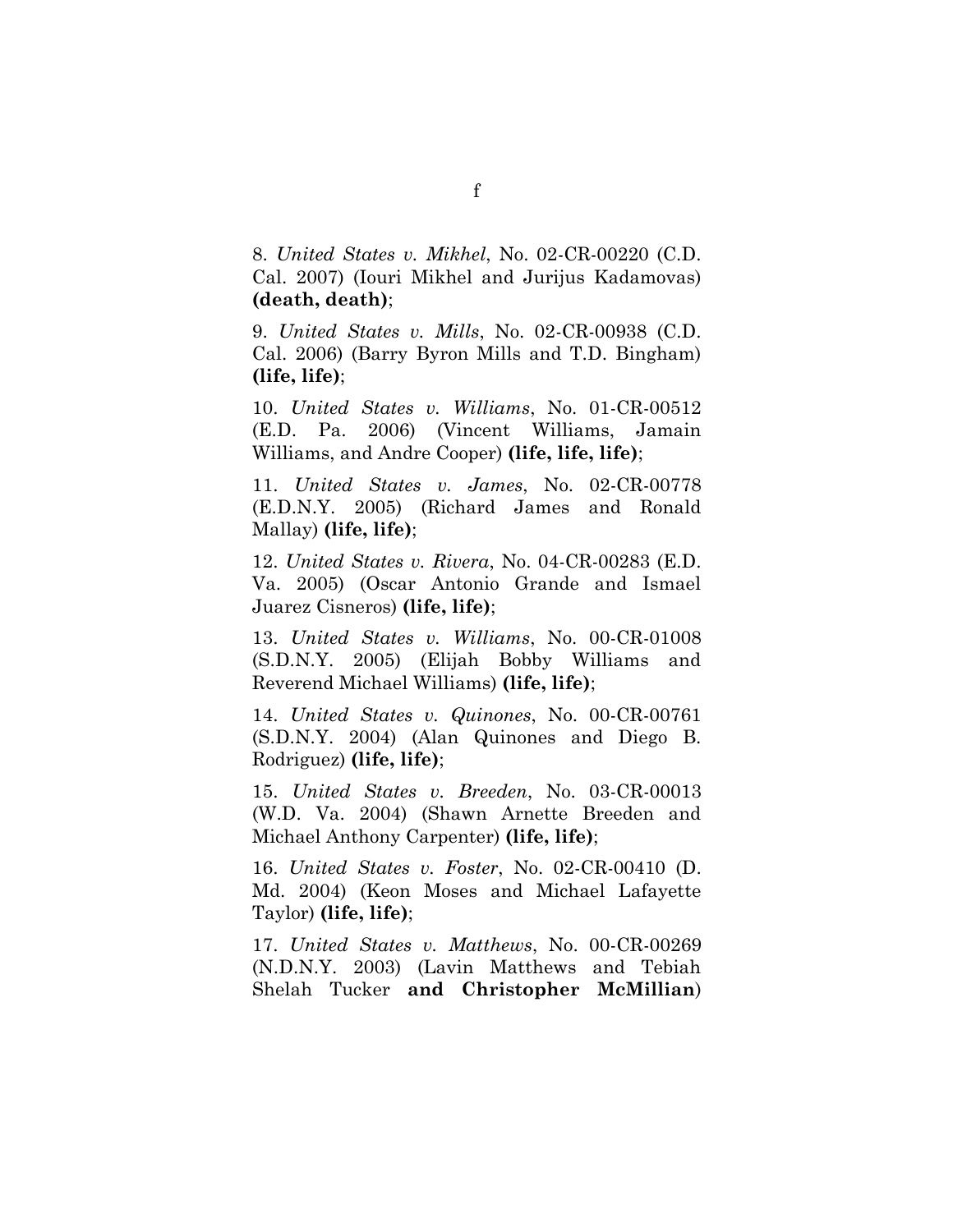#### **(life, life, life)**; **(McMillian excluded from death due to intellectual disability)**

18. *United States v. Gray*, No. 00-CR-00157 (D.D.C. 2003) (Kevin Gray and Rodney Moore) **(life, life)**;

19. *United States v. Vialva*, No. 99-CR-00070 (W.D. Tex. 2000) (Christopher Andre Vialva and Brandon Bernard) **(death, death);** 

**20.** *United States v. Tipton***, No. 3-92-CR-68 (E.D. Va. 1992); aff'd, 90 F.3d 861 (4th Cir. 1996) (Richard Tipton, James Roane, and Corey Johnson) (death, death, death);**

**21.** *United States v. Oscar***, No. 93-CR-131 (E.D. Va. 1993); 67 F.3d 297 (4th Cir. 1995) (Jean Claude Oscar, Frantz Oscar, and Arnold Mark Henry) (life, life, life);**

**22.** *United States v. Walker***, No. 94-CR-328 (N.D.N.Y., 1994) (Tyrone Walker and Walter Diaz) (life, life);**

**23.** *United States v. Moore***, No. CR 94-00194-01- 12-CR-W-9 (W.D. Mo. 1994) (Dennis Moore, Sr. and Kevin Wyrick) (life, life); (sequential jury determinations, death withdrawn as to Wyrick after Moore's life sentence);**

**24.** *United States v. Jordan***, No. 04-CR-58-ALL (E.D. Va. 2004) (Peter Jordan and Lorenzo Gordon) (life, life);**

**25.** *United States v. Bodkins***, No. 4:04-CR-70083-JLK-ALL (W.D. Va. 2004) (Lanny Benjamin Bodkins and Antoine Plunkett) (life, life).**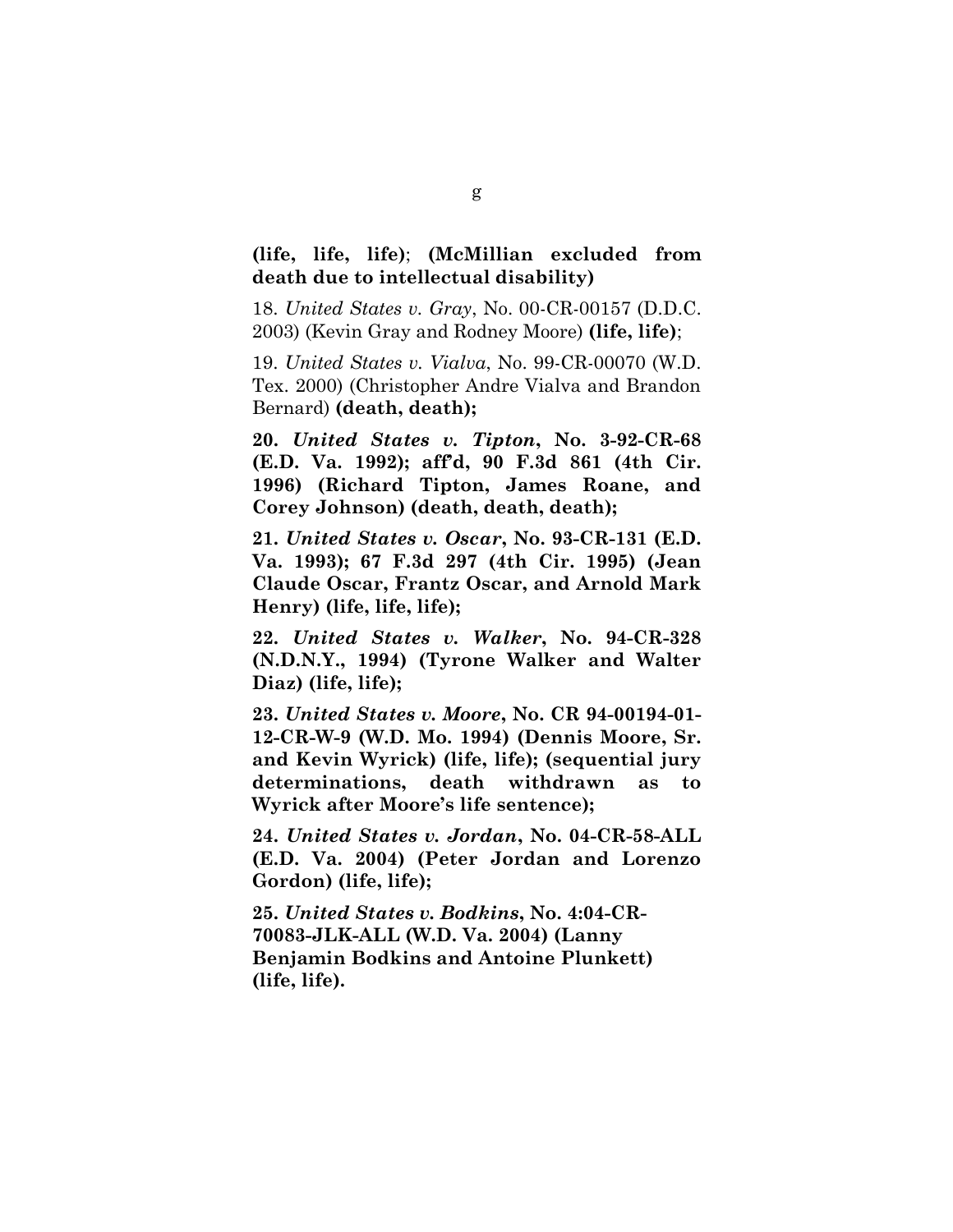Appendix II (B) – Federal Capital Trials Involving Severed Guilt- Or Penalty-Phase Proceedings **(bold = information not provided by the United States of America as Amicus)**

1. *United States v. Lewis*, No. 07-CR-00550 (E.D. Pa. 2013) (Steven Northington and Kaboni Savage) **(life, death) (sequential sentences by same jury, not severed)**;

2. *United States v. Eye*, No. 05-CR-00344 (W.D. Mo. 2008) (Gary Eye and Steven Sandstrom) **(life, life)**;

3. *United States v. Sablan*, No. 00-CR-00531 (D. Colo. 2006) (William Concepcion Sablan and Rudy Cabrera Sablan) **(life, life)**;

4. *United States v. Caraballo*, No. 01-CR-01367 (E.D.N.Y. 2005) (Gilberto Caraballo and Martin Aguilar) **(life, life)**;

5. *United States v. Johnson*, No. 04-CR-00017 (E.D. La. 2005) (John Johnson, Joseph Smith, and Herbert Jones, Jr.); **(death, life, died before trial) (Johnson's death sentence was reversed due to government misconduct and he was ultimately sentenced to life; Smith received exemption from capital punishment due to intellectual disability);** 

6. *United States v. Catalan-Roman*, No. 02-CR-00117 (D.P.R. 2005) (Lorenzo Vladimir Catalan-Roman and Hernardo Medina-Villegas) **(life, life)**;

7. *United States v. Payne*, No. 98-CR-00038 (M.D. Tenn. 2004) (Eben Payne, Jamal Shakir, and Donnell Young) **(charges dismissed, life, plea deal)**;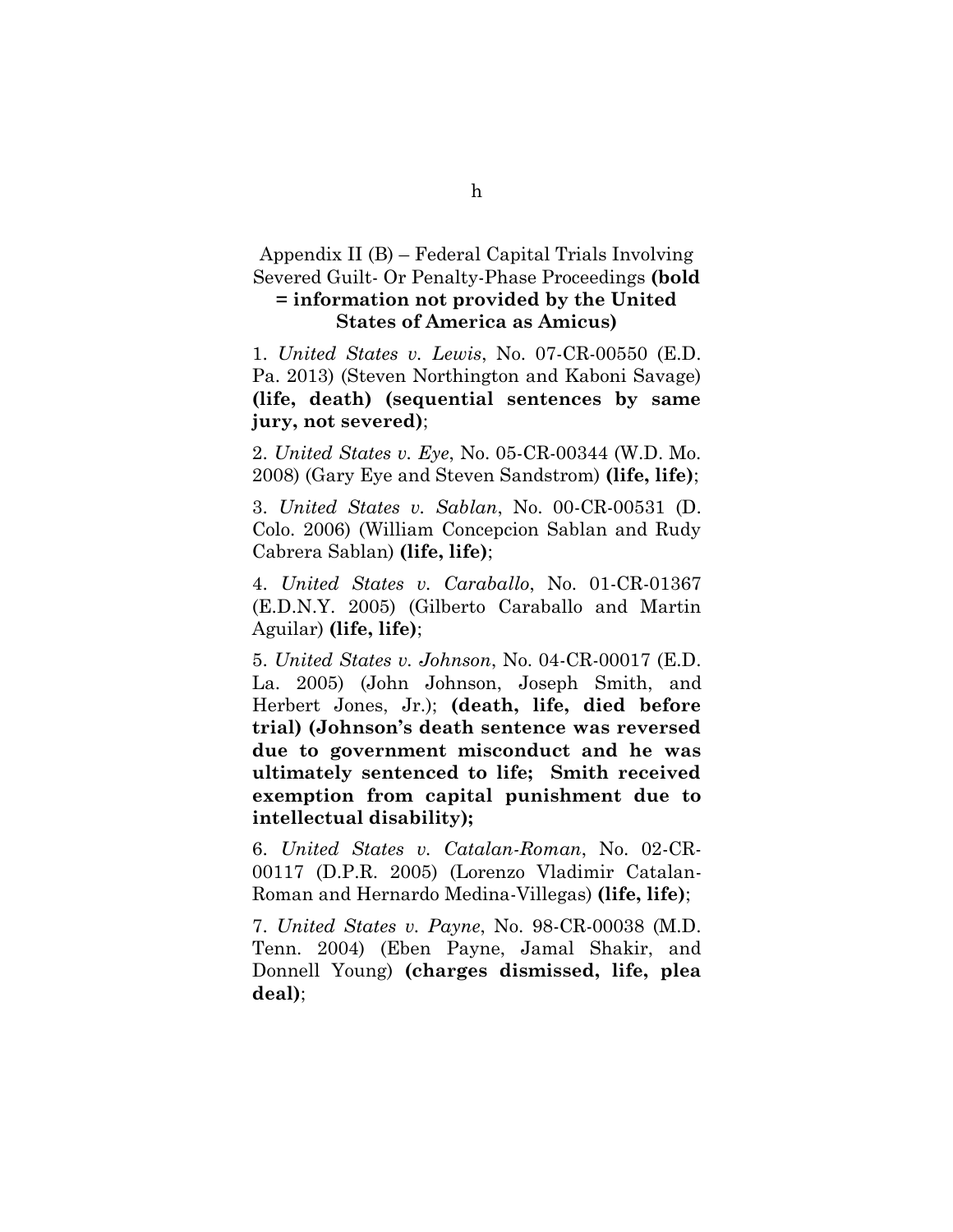8. *United States v. Fulks*, No. 02-CR-00992 (D.S.C. 2004) (Chadrick E. Fulks and Branden L. Basham) **(death, death)**;

9. *United States v. Perez*, No. 02-CR-00007 (D. Conn. 2004) (Wilfredo Perez and Fausto Gonzalez) **(life, life)**;

10. *United States v. Ostrander*, No. 01-CR-00218 (W.D. Mich. 2003) (Robert Norman Ostrander and Michael Paul Ostrander) **(life, life)**;

11. *United States v. Taylor*, No. 01-cr-00073 (N.D. Ind. 2003) (Styles Taylor and Keon Thomas) **(life, life)**;

12. *United States v. Hyles*, No. 01-CR-00073 (E.D. Mo. 2003) (Tyrese D. Hyles and Amesheo D. Cannon) **(life, life)**;

13. *United States v. Henderson*, No. 00-CR-00260 (N.D. Tex. 2002) (Julius Omar Robinson and L.J. Britt) **(death, life)**;

14. *United States v. Cooper*, No. 01-CR-00008 (S.D. Miss. 2002) (Billy D. Cooper and James Edward Frye) **(life, life)**;

15. *United States v. Hage*, No. 98-CR-01023 (S.D.N.Y. 2001) (Mohamed Rashed Daoud Al- 'Owhali and Khalfan Khamis Mohamed) **(life, life)**;

16. *United States v. Church*, No. 00-CR-00104 (W.D. Va. 2001) (Walter Lefight Church and Samuel Stephen Ealy). **(acquittal, life);**

**17.** *United States v. Mikhel***, No. 02-CR-00220 (C.D. Cal. 2007) (Iouri Mikhel, Jurijus**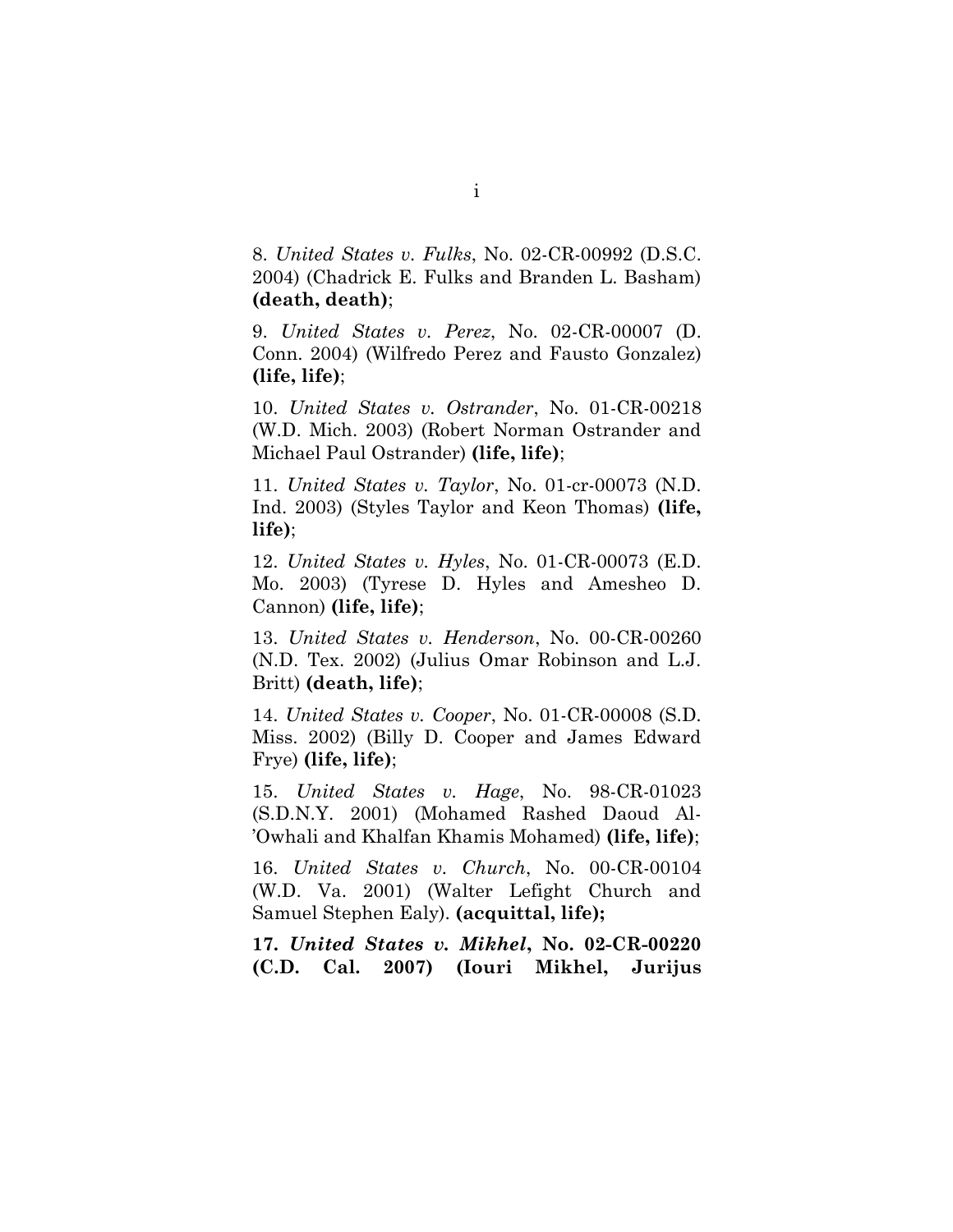**Kadamovas and Petro Krylov) (death, death, life);**

**18.** *United States v. Cooper***, No. 89-CR-580 (N.D. Ill. 1990) (Alex Cooper and Darnell (Anthony) Davis) (life, life);**

**19.** *United States v. Hutching***, No. 1:92-032-S (E.D. Okl. 1992); (10th Cir. No. 93-7118) (James Norwood Hutching, Ramon Medina Molina, and John Javilo McCullah) (life, life, death);**

**20.** *United States v. Holloway***, No. 4:94-CR-121- Y-1 (N.D. Tex. 1994) (Bruce Webster and Orlando C. Hall) (death, death);**

**21.** *United States v. Nguyen***, 94-10129-01 (D. Kan. 1994) (Phouc H. Nguyen and Bountaem Chanthandara) (life, death); (death sentence vacated on appeal, Chanthandara sentenced to life);**

**22.** *United States v. McVeigh***, No. M-95-98-H (W.D. Okl. 1995) on change of venue to (D. Col. No. 96-CR-68-M) (Timothy James McVeigh and Terry Lynn Nichols) (death, life);**

**23.** *United States v. Johnson***, No. 96 CR 379 (N.D. Ill. 1996) (Darryl Alamont Johnson and Quan Ray) (death, life); (death sentence vacated in 2255, defendant sentenced to life)**

**24.** *United States v. Holder***, No. 4:97-CR-0141 ERW (TCM)) (E.D. Mo. 1997) (Billie Jerome Allen and Norris G. Holder) (death, death);**